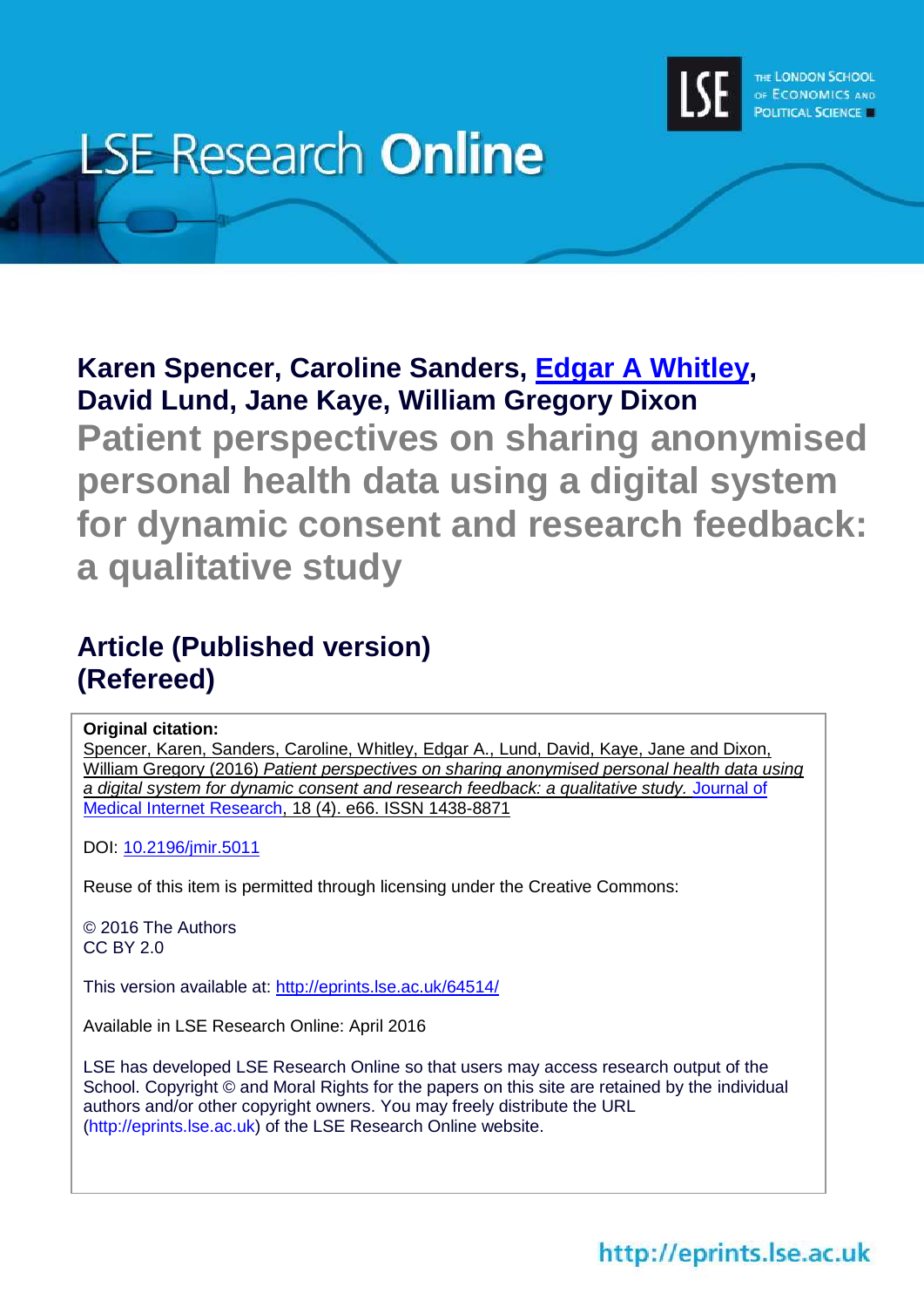# **Published on 15.04.16 in [Vol 18, No 4 \(2016\): April](http://www.jmir.org/2016/4)**

# **This paper is in the following e-collection/theme issue:**

- [Ethics, Privacy, and Legal Issues](http://www.jmir.org/themes/37)
- [Big Data](http://www.jmir.org/themes/183)
- [Electronic Health Records](http://www.jmir.org/themes/211)
- **[Article](http://www.jmir.org/2016/4/e66/)**
- $\bullet$  [Cited By](http://www.jmir.org/article/citations/5011)  $(0)$
- [Tweetations](http://www.jmir.org/article/tweets/5011) (42)
- [Metrics](http://www.jmir.org/article/metrics/5011)

# **Original Paper**

**Patient Perspectives on Sharing Anonymized Personal Health Data Using a Digital System for Dynamic Consent and Research Feedback: A Qualitative Study**

- [Karen Spencer1](http://www.jmir.org/search/searchResult?field%5B%5D=author&criteria%5B%5D=Karen+Spencer)<sup>\*</sup>, PhD[;](http://www.jmir.org/search/searchResult?field%5B%5D=author&criteria%5B%5D=Karen+Spencer)
- [Caroline Sanders2](http://www.jmir.org/search/searchResult?field%5B%5D=author&criteria%5B%5D=Caroline+Sanders)<sup>\*</sup>, Ph[D](http://www.jmir.org/search/searchResult?field%5B%5D=author&criteria%5B%5D=Caroline+Sanders);
- [Edgar A Whitley3, PhD](http://www.jmir.org/search/searchResult?field%5B%5D=author&criteria%5B%5D=Edgar%20A+Whitley);
- [David Lund4, PhD](http://www.jmir.org/search/searchResult?field%5B%5D=author&criteria%5B%5D=David+Lund)[;](http://www.jmir.org/search/searchResult?field%5B%5D=author&criteria%5B%5D=David+Lund)
- [Jane Kaye5, PhD](http://www.jmir.org/search/searchResult?field%5B%5D=author&criteria%5B%5D=Jane+Kaye) [;](http://www.jmir.org/search/searchResult?field%5B%5D=author&criteria%5B%5D=Jane+Kaye)
- [William Gregory Dixon1,6,7, MRCP\(UK\), PhD](http://www.jmir.org/search/searchResult?field%5B%5D=author&criteria%5B%5D=William%20Gregory+Dixon)

<sup>1</sup>Arthritis Research UK Centre for Epidemiology, Manchester Academic Health Sciences Centre, The University of Manchester, Manchester, United Kingdom

<sup>2</sup>National Institute for Health Research (NIHR) School for Primary Care Research, Manchester Academic Health Sciences Centre, The University of Manchester, Manchester, United Kingdom

<sup>3</sup>Department of Management, London School of Economics and Political Science, London, United Kingdom

<sup>4</sup>HW Communications Ltd, Lancaster, United Kingdom

<sup>5</sup>Centre for Health, Law and Emerging Technologies, Nuffield Department of Population Health, University of Oxford, Oxford, United Kingdom

<sup>6</sup>Health eResearch Centre, Farr Institute, Manchester Academic Health Sciences Centre, The University of Manchester, Manchester, United Kingdom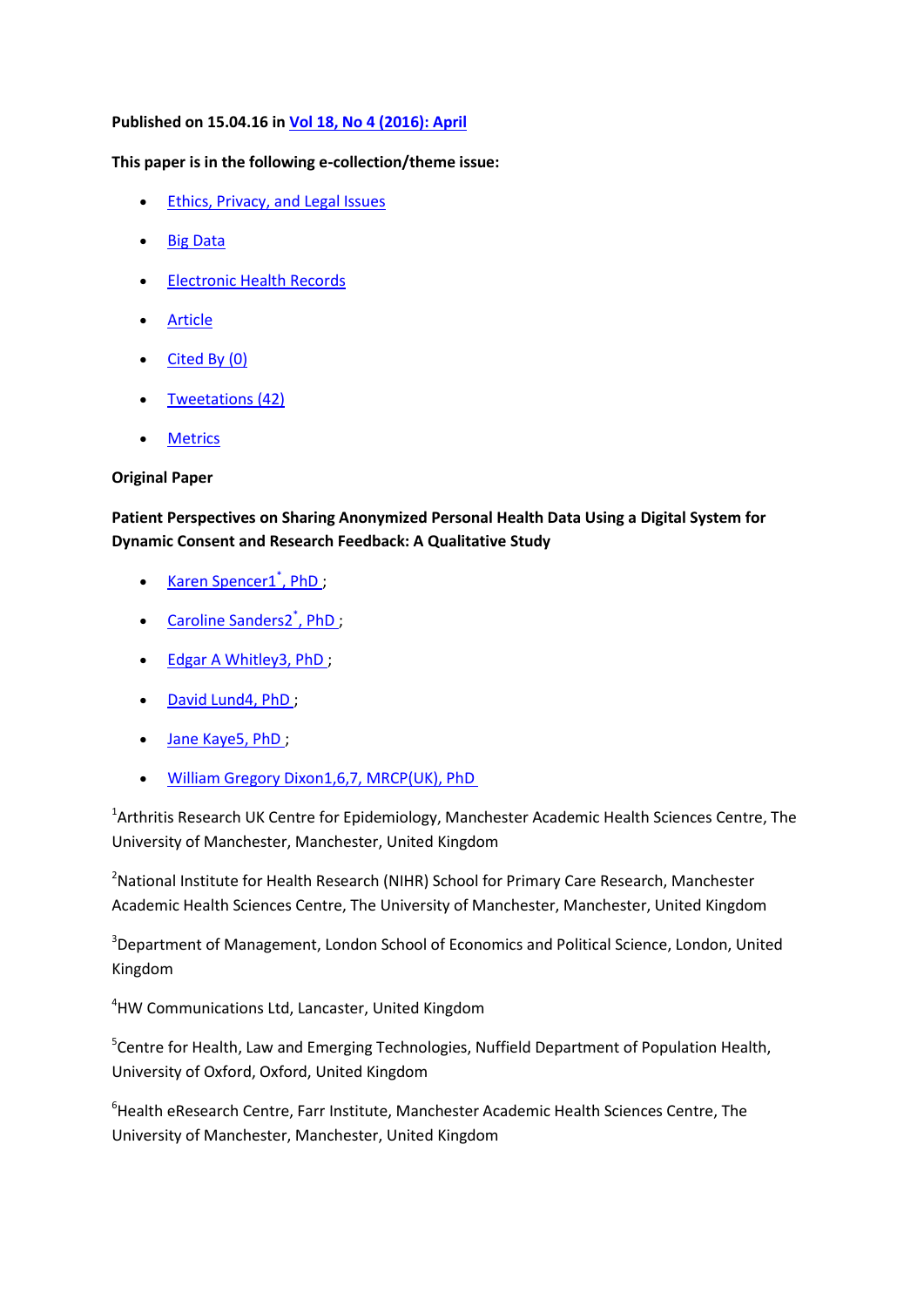<sup>7</sup>Department of Rheumatology, Salford Royal National Health Service (NHS) Foundation Trust, Salford, United Kingdom

\*these authors contributed equally

# **Corresponding Author:**

William Gregory Dixon, MRCP(UK), PhD Arthritis Research UK Centre for Epidemiology Manchester Academic Health Sciences Centre The University of Manchester Room 2.900 Stopford Building Oxford Road Manchester, United Kingdom Phone: 44 0161 275 1642 Fax:44 0161 275 5043

Email: [will.dixon \[at\] manchester.ac.uk](mailto:will.dixon@manchester.ac.uk)

# **ABSTRACT**

**Background:** Electronic health records are widely acknowledged to provide an important opportunity to anonymize patient-level health care data and collate across populations to support research. Nonetheless, in the wake of public and policy concerns about security and inappropriate use of data, conventional approaches toward data governance may no longer be sufficient to respect and protect individual privacy. One proposed solution to improve transparency and public trust is known as Dynamic Consent, which uses information technology to facilitate a more explicit and accessible opportunity to opt out. In this case, patients can tailor preferences about whom they share their data with and can change their preferences reliably at any time. Furthermore, electronic systems provide opportunities for informing patients about data recipients and the results of research to which their data have contributed.

**Objective:** To explore patient perspectives on the use of anonymized health care data for research purposes. To evaluate patient perceptions of a Dynamic Consent model and electronic system to enable and implement ongoing communication and collaboration between patients and researchers.

**Methods:** A total of 26 qualitative interviews and three focus groups were conducted that included a video presentation explaining the reuse of anonymized electronic patient records for research. Slides and tablet devices were used to introduce the Dynamic Consent system for discussion. A total of 35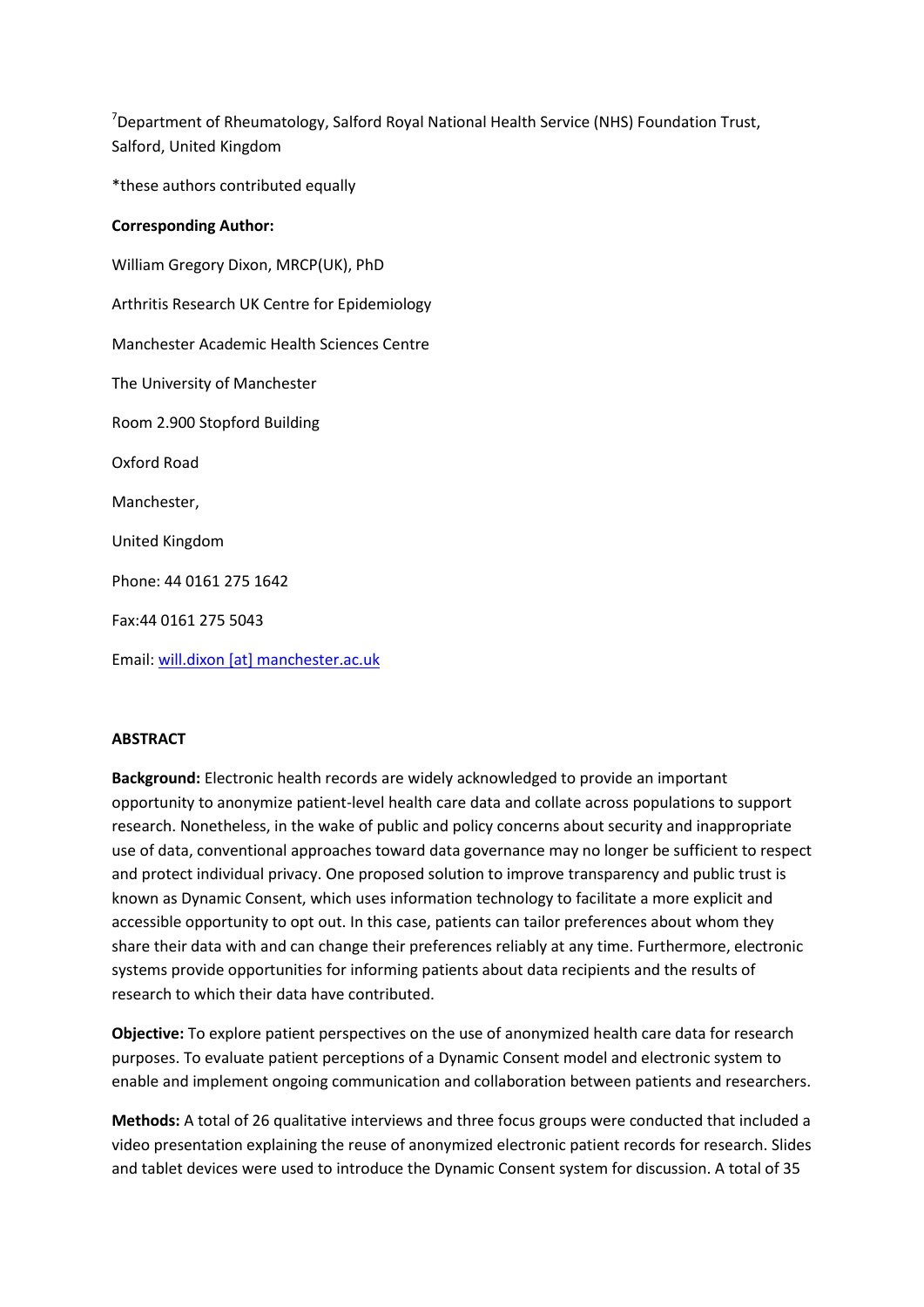patients with chronic rheumatic disease with varying levels of illness and social deprivation were recruited from a rheumatology outpatient clinic; 5 participants were recruited from a patient and public involvement health research network.

**Results:** Patients were supportive of sharing their anonymized electronic patient record for research, but noted a lack of transparency and awareness around the use of data, making it difficult to secure public trust. While there were general concerns about detrimental consequences of data falling into the wrong hands, such as insurance companies, 39 out of 40 (98%) participants generally considered that the altruistic benefits of sharing health care data outweighed the risks. Views were mostly positive about the use of an electronic interface to enable greater control over consent choices, although some patients were happy to share their data without further engagement. Participants were particularly enthusiastic about the system as a means of enabling feedback regarding data recipients and associated research results, noting that this would improve trust and public engagement in research. This underlines the importance of patient and public involvement and engagement throughout the research process, including the reuse of anonymized health care data for research. More than half of patients found the touch screen interface easy to use, although a significant minority, especially those with limited access to technology, expressed some trepidation and felt they may need support to use the system.

**Conclusions:** Patients from a range of socioeconomic backgrounds viewed a digital system for Dynamic Consent positively, in particular, feedback about data recipients and research results. Implementation of a digital Dynamic Consent system would require careful interface design and would need to be located within a robust data infrastructure; it has the potential to improve trust and engagement in electronic medical record research.

# **J Med Internet Res 2016;18(4):e66**

doi:10.2196/jmir.5011

# **KEYWORDS**

- [eHealth;](http://www.jmir.org/search/searchResult?field%5B%5D=keyword&criteria%5B%5D=eHealth)
- [data sharing;](http://www.jmir.org/search/searchResult?field%5B%5D=keyword&criteria%5B%5D=data%20sharing)
- [public trust;](http://www.jmir.org/search/searchResult?field%5B%5D=keyword&criteria%5B%5D=public%20trust)
- [consent](http://www.jmir.org/search/searchResult?field%5B%5D=keyword&criteria%5B%5D=consent)

# **We also recommend**

1. [Dynamic consent: a possible solution to improve patient confidence and trust in how](http://medinform.jmir.org/2015/1/e3/?trendmd-shared=0)  [electronic patient records are used in medical research.](http://medinform.jmir.org/2015/1/e3/?trendmd-shared=0)

# Hawys Williams et al., JMIR Med Inform, 2015

2. [Trust information-based privacy architecture for ubiquitous health.](http://mhealth.jmir.org/2013/2/e23?trendmd-shared=0)

Pekka Sakari Ruotsalainen et al., JMIR Mhealth Uhealth, 2013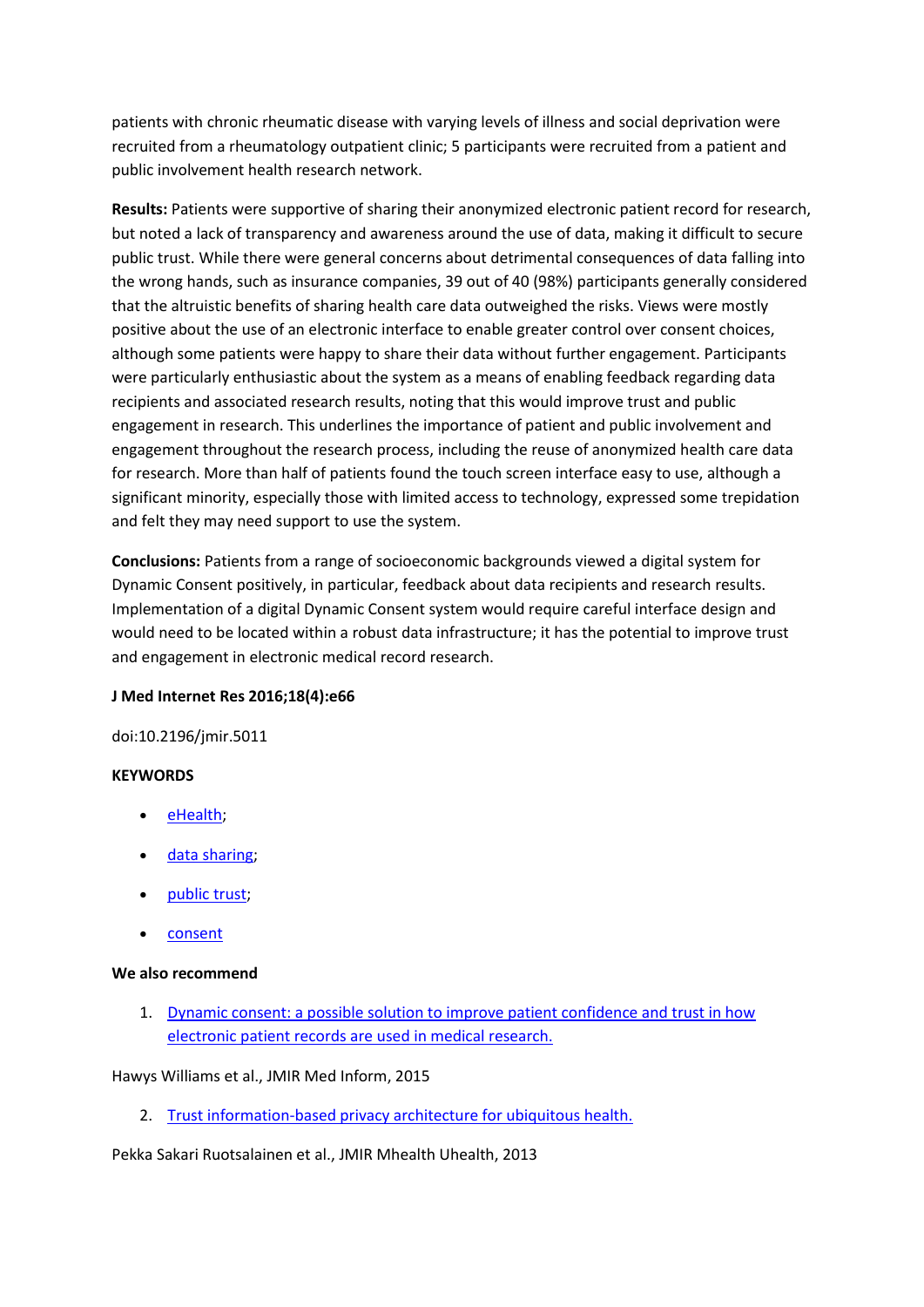- 3. [An infrastructure for Integrated Electronic Health Record services: the role of XML](http://www.jmir.org/2001/1/e7?trendmd-shared=0)  [\(Extensible Markup Language\).](http://www.jmir.org/2001/1/e7?trendmd-shared=0)
- D G Katehakis et al., J Med Internet Res, 2001
	- 4. [Electronic health records should support clinical research.](http://www.jmir.org/2005/1/e4?trendmd-shared=0)
- John Powell et al., J Med Internet Res, 2005
	- 5. [Sharing medical data for health research: the early personal health record experience.](http://www.jmir.org/2010/2/e14?trendmd-shared=0)

Elissa R Weitzman et al., J Med Internet Res, 2010

1. [Final Rules for Meaningful Use Announced](http://www.medscape.com/viewarticle/852258?src=trendmd_pilot&faf=1)

Ken Terry, Medscape, 2015

2. [Big Data Application in Biomedical Research and Health Care: A Literature Review](http://dx.doi.org/10.4137/BII.S31559?trendmd-shared=1)

Jake Luo et al., Biomed Inform Insights, 2016

3. [The ethical imperative and moral challenges of engaging patients and the public with](http://www.mdlinx.com/practice-management/medical-news-article/2016/04/06/ethical-issues-evidence-based-medicine-public/6615259/?category=latest&page_id=2)  [evidence](http://www.mdlinx.com/practice-management/medical-news-article/2016/04/06/ethical-issues-evidence-based-medicine-public/6615259/?category=latest&page_id=2)

# MDLinx

4. [Provider interaction with the electronic health record: The](http://www.mdlinx.com/practice-management/medical-news-article/2014/06/04/patient-centered-communication-electronic-medical-records/5289781/) effects on patient-centered [communication in medical encounters](http://www.mdlinx.com/practice-management/medical-news-article/2014/06/04/patient-centered-communication-electronic-medical-records/5289781/)

# MDLinx

5. [Health app surprises](http://www.mdlinx.com/nursing/medical-news-article/2016/04/11/6621357/?news_id=531&newsdt=041116&subspec_id=164&utm_source=DailyNL&utm_medium=newsletter&utm_content=General-Article&utm_campaign=article-section&category=latest&page_id=1)

# MDLinx

[Powered by](http://www.trendmd.com/) TrendMD

# **Introduction**

The National Health Service (NHS) provides health care for over 60 million citizens throughout their lives, with vast amounts of information about patients' treatments and outcomes collected in their medical records. Such real-world data is an important asset for UK health research: patients' "cradle to grave" records are increasingly captured within electronic patient record (EPR) systems, providing the opportunity to anonymize patient-level health care data and collate across populations to support research. The importance and vast opportunity of sharing health care data for research is explicit within the UK government's Strategy for UK Life Sciences [[1\]](http://www.jmir.org/2016/4/e66/#ref1). This has been supported by the recent cross-funder investment to establish the Farr Institute, a network of academic eHealth Centres of Excellence [\[2\]](http://www.jmir.org/2016/4/e66/#ref2).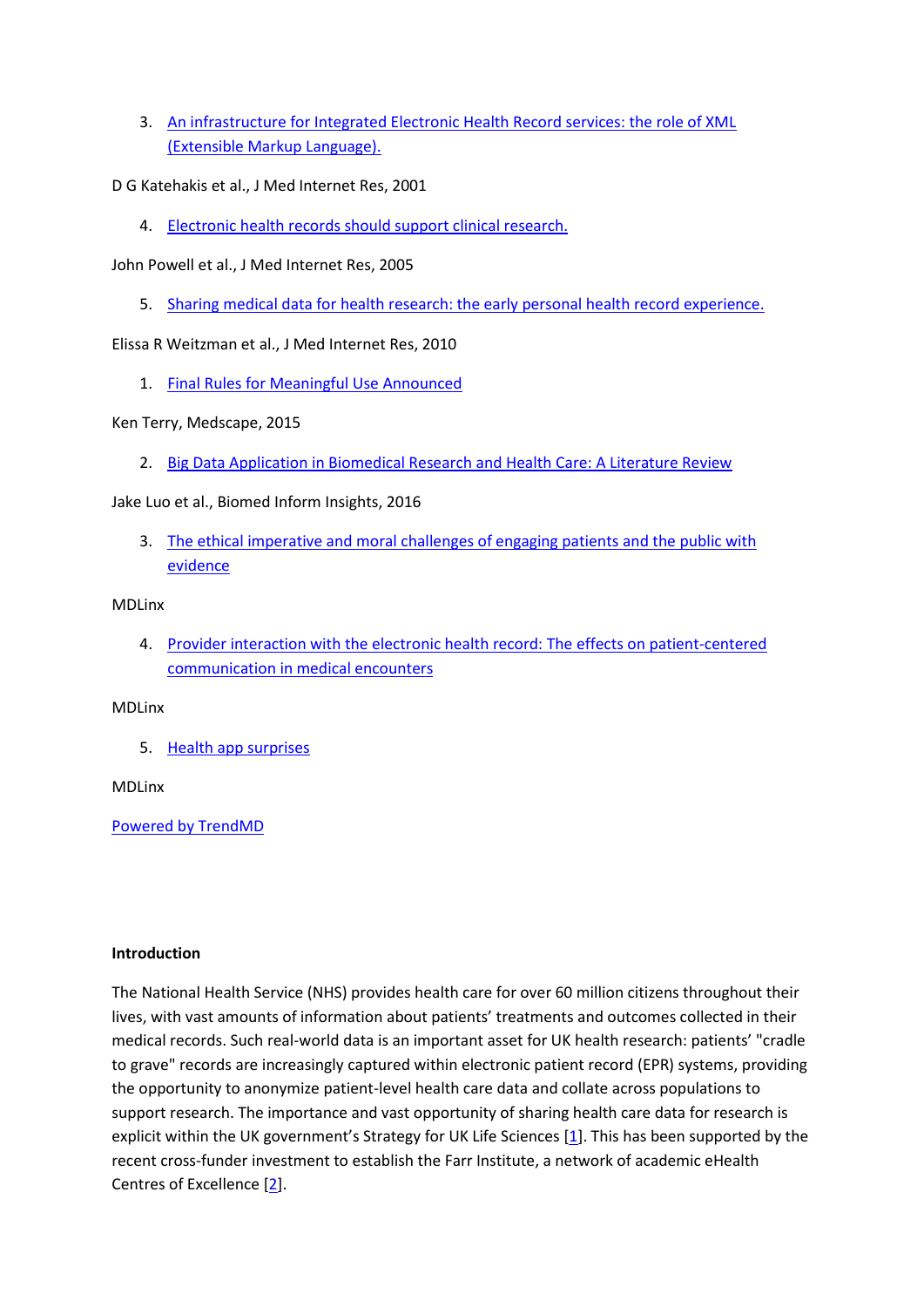There is a reasonable expectation in society that the sensitive and personal nature of health care data requires that it should be carefully managed and access to it should be restricted only to those with a legitimate purpose. As a consequence, the UK legal regime has conditions for the use of health care data but at the same time allows certain exemptions for research carried out in the public interest. Under the Data Protection Act (1998), patient consent is not required when anonymized data are used for research, although there may be societal concerns that "go beyond compliance with the requirements of formal regulation" [[3\]](http://www.jmir.org/2016/4/e66/#ref3). Health care data are highly personal and are usually of a sensitive nature, making it difficult to anonymize data effectively to maintain the privacy of patients. The Data Protection Act also has a fair processing obligation that requires patients to be informed about what happens to their data that applies to all kinds of data [\[4\]](http://www.jmir.org/2016/4/e66/#ref4). This aligns with a shared societal expectation that patients have a right to know how their data are being used and should be given the opportunity to consent but also object to their data being shared with others, even in the case of "anonymized" data.

The UK government's care.data initiative, a program intended to enable sharing of anonymized primary care health records with "researchers and organizations outside the NHS" [\[5\]](http://www.jmir.org/2016/4/e66/#ref5) for research and service improvement, was paused in 2014 due to a loss of public trust [\[3\]](http://www.jmir.org/2016/4/e66/#ref3). Trust is often taken as the measure of an individual's willingness to be vulnerable to the actions of another person on the basis that the trustee will act according to the trustor's confident expectations [[6\]](http://www.jmir.org/2016/4/e66/#ref6). Different forms of trust include deterrence-based trust, where the trustor is confident that the trustee will act as expected because sanctions for breach of trust are very high; calculus-based trust, where the trustor "evaluates" the reputation/certification of the trustee; relational trust that arises when repeated interactions have gone well; and institution-based trust, which combines calculus and relational trust through the proxy of the trusted institution [\[7\]](http://www.jmir.org/2016/4/e66/#ref7). Although health care institutions can normally assume a high level of institutional trust  $[8]$ , if lost, it can be difficult to repair  $[9]$ . Reasons cited for this loss of public trust included concerns that personal health care data might be used inappropriately (eg, sharing with insurance companies or being sold for profit [\[10\]](http://www.jmir.org/2016/4/e66/#ref10), as well as lack of clarity as to how patients should opt out). The population-level approach of the above campaign failed to reassure many patients about potential misuse of data and, although recent studies have shown that most patients support confidential reuse of health data, concerns have also arisen surrounding security, privacy, and control over access of EPRs  $[11-13]$  $[11-13]$ . Previous research has highlighted that the UK public has little knowledge of how their EPRs are used for medical research purposes [\[13\]](http://www.jmir.org/2016/4/e66/#ref13) and the lack of transparency and engagement with patients is viewed to undermine public trust with implications for acceptable models of consent [\[14](http://www.jmir.org/2016/4/e66/#ref14)[-16\]](http://www.jmir.org/2016/4/e66/#ref16). The Nuffield Council on Bioethics, in their review of the care.data plans, recommended that health authorities track the use of patient data, give people greater access, and say how their data is used [\[17\]](http://www.jmir.org/2016/4/e66/#ref17). This is important for maintaining trust and requires the opportunity and process for opting out of data sharing to be clear. Furthermore, an independent review of the care.data program by the National Data Guardian has asked of any future system, "How can patients check, update, or change their preferences and see that their choices have been respected?" [\[18\]](http://www.jmir.org/2016/4/e66/#ref18).

One proposed solution for the problems outlined above is known as Dynamic Consent, which uses information technology (IT) to facilitate a more explicit and accessible opportunity to opt out, whereby patients can tailor preferences about whom they share their data with, and can change their preferences reliably at any time preventing any further data sharing [\[19](http://www.jmir.org/2016/4/e66/#ref19)[,20\]](http://www.jmir.org/2016/4/e66/#ref20). This is achieved technically by binding patient information with consent expressions [\[19\]](http://www.jmir.org/2016/4/e66/#ref19). In addition, via the same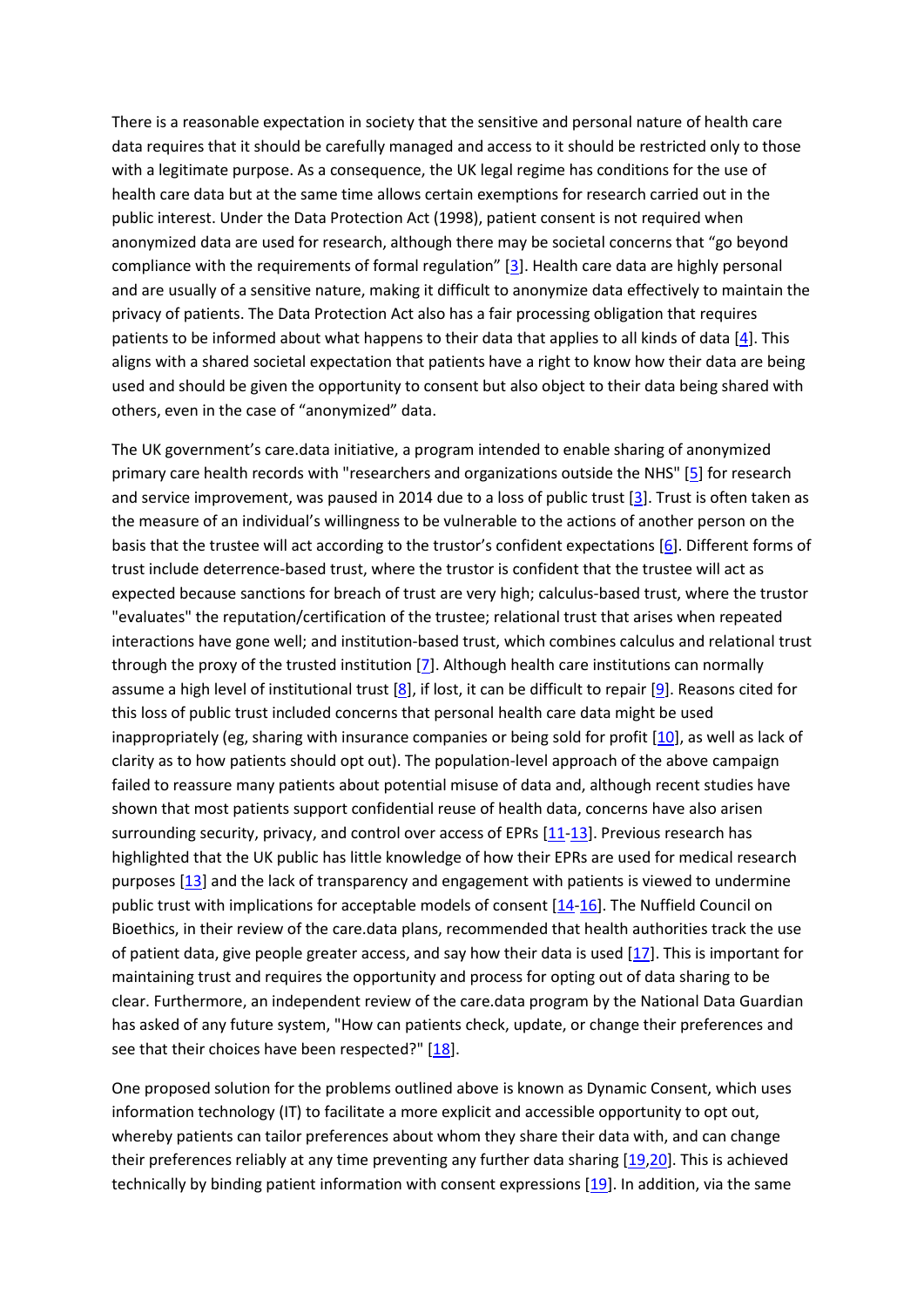digital interface, patients can be provided with information as to the recipients of their data plus other information, such as results of research derived from their data contribution. Demonstrating to patients how sharing their data has contributed to improved care within the population could build community trust, and show how patients are already contributing to research within the NHS: a pledge within the NHS Constitution [\[21\]](http://www.jmir.org/2016/4/e66/#ref21). A prototype Dynamic Consent interface has been developed by the Ensuring Consent and Revocation (EnCoRe) project [\[20\]](http://www.jmir.org/2016/4/e66/#ref20). This was initially designed in the context of biobanking to allow patients to consent for the collection of biobank tissue and data, but the same principles, architecture, and philosophy could be used to facilitate the trusted sharing of EPR data for research. Implementing such a system for this purpose, however, faces some unknowns. While previous surveys have suggested that patients are willing to share their EPR for research [\[11\]](http://www.jmir.org/2016/4/e66/#ref11), would they wish to express consent preferences using a digital system? Would patients value feedback information about who the recipients are and the results of the research via such a system? There is also a need to address the feasibility and barriers for using such a system, and how it could best be implemented.

The purpose of this study was to undertake qualitative research to (1) explore patient perspectives on the use of anonymized health data for research purposes and (2) to evaluate patient perceptions of a Dynamic Consent model and electronic system to enable and implement ongoing communication and collaboration between patients and researchers in this context.

#### **Methods**

#### **Participants and Methods**

A combination of qualitative in-depth interviews and focus groups were used to first explore patients' perspectives on the use of anonymized personal health data for research, before introducing the model of Dynamic Consent and feedback and seeking patients' views. Interviews and focus groups were also conducted to seek patient views on an electronic prototype system to collect consent and provide feedback. Focus groups are considered a valuable approach for exploring a range of public and patient views in health research, especially where the goal is to explore and develop a new intervention or service [\[22\]](http://www.jmir.org/2016/4/e66/#ref22). Combining interviews and focus groups enabled us to maximize recruitment because people could choose whether they wanted to take part in an interview or focus group. Interviews were effective in allowing in-depth discussions related to personal views and experiences. The interaction within focus groups generated some level of debate and consensus, as well as creative ideas about data and information sharing and the potential use of an electronic system.

Participants were recruited from a rheumatology outpatient clinic in a large teaching hospital (n=35) and from a patient and public involvement (PPI) health research network (n=5), both based in Salford, Greater Manchester in the United Kingdom. Within the clinic, unselected patients were identified by members of the clinical team and directed to the research associate (KS) for further information. All participants were provided with a patient information sheet describing the study. The sample was to some extent a convenience sample based on who responded to advertisements via the PPI network. However, we were able to purposively sample via the outpatient clinic to ensure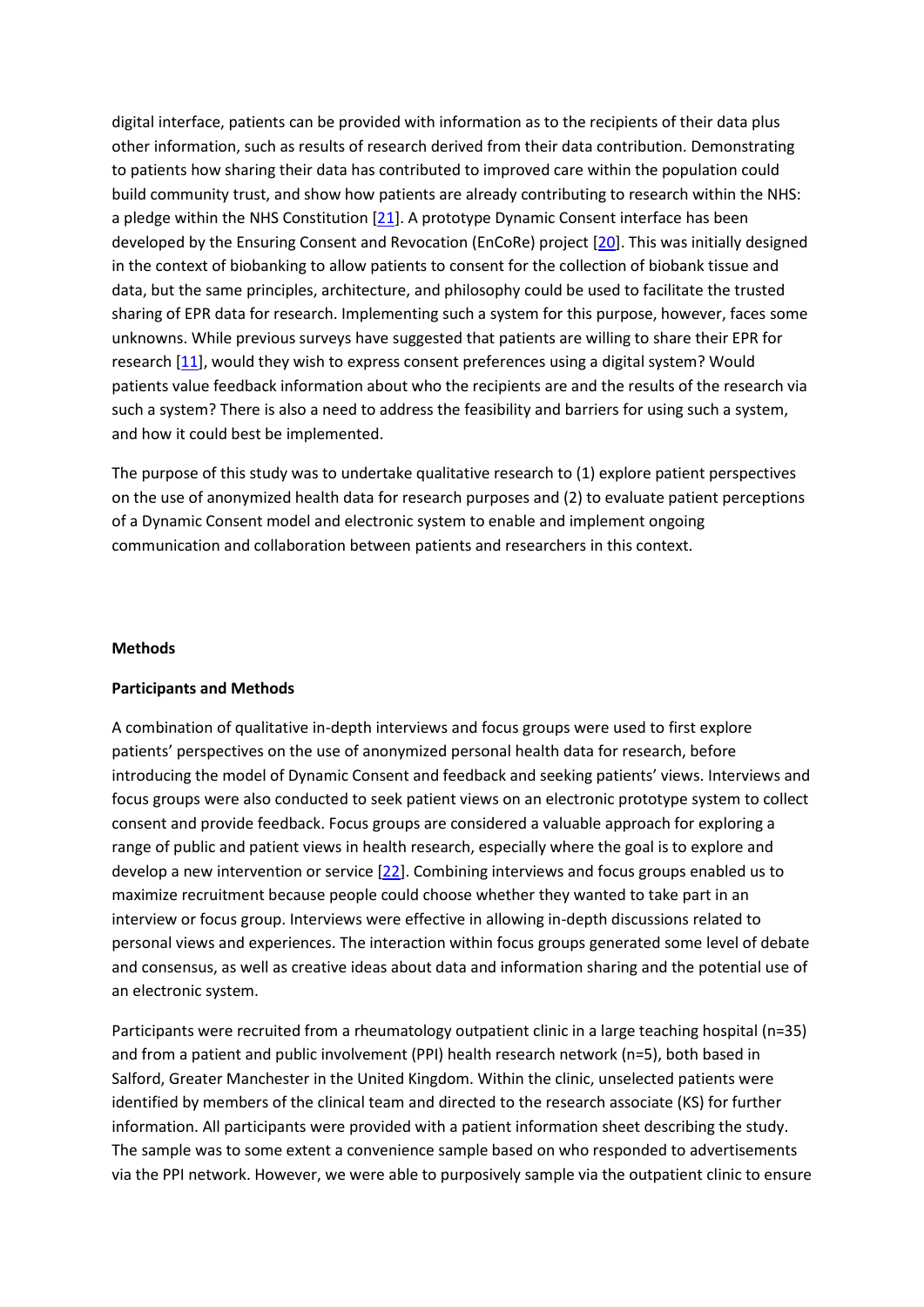maximum variation, including a mixture of men and women of various ages with varied levels of illness and health care experiences [\[23\]](http://www.jmir.org/2016/4/e66/#ref23). The final sample also had varied occupational, educational, and social circumstances, which were referred to in interviews and focus group discussions.

Three focus groups were conducted, consisting of 4-6 participants along with a moderator and note taker, and lasted approximately 90 minutes. Participants were organized into focus groups pragmatically according to when they consented and were available. A total of 26 semistructured interviews were conducted with patients, each lasting between 45 and 60 minutes. The focus groups and interviews were audiotaped with permission from participants; written informed consent was obtained prior to the start of any discussion. The study received ethical approval from Liverpool East Research Ethics Committee (Ref: 13/NW/0722). A patient and public involvement group comprised of five members was established at the start of the project. This group convened quarterly to inform aspects of the study, such as the design of information and interview guides, and to discuss and refine emerging findings from the focus groups and interviews.

#### **Procedure for Interviews/Focus Groups**

An interview/focus group topic guide was developed initially from the literature and subsequent topics were added if they arose during data collection. Topics discussed during the interviews and focus groups included the following: previous knowledge and understanding of how health data are stored and shared beyond the NHS, views and concerns regarding the storage and sharing of EPRs for research purposes, willingness of participants to share their health data and with whom, views about a Dynamic Consent model for reuse of anonymized health data, and views about a prototype electronic system for Dynamic Consent using a tablet device. As we were unsure as to the level of knowledge that participants held relating to their electronic patient records and how they might be anonymized and collated to benefit research, we developed a short 5-minute film that informed participants of current practice within the United Kingdom [\[24\]](http://www.jmir.org/2016/4/e66/#ref24). Included were visual examples of a clinical consultation involving entry of patient-level data into an EPR system followed by large anonymized datasets being used by university researchers. This was presented on the tablet device during individual interviews and via a projector during focus group discussions. Following initial discussion focused on understanding and views about storage and use of health data, the moderator introduced the Dynamic Consent prototype on a tablet interface with touch screen technology. The interface screens included the ability for patients to state their willingness (or not) to share their anonymized records with specific groups, for example research institutes or private companies entitled *My consent choices*. Additional screens provided details of which groups had accessed their shared data, research studies using participants' data, as well as links to published research and relevant news items (see [Figures 1](http://www.jmir.org/2016/4/e66/#figure1)[-3](http://www.jmir.org/2016/4/e66/#figure3) for screenshots of the Dynamic Consent interface). The prototype interface was intended to provide sufficient detail to elicit patients' views about the concept of Dynamic Consent. Details within the interface, such as how best to categorize research groups or optimal methods for patient feedback, were not tested but will form the basis of future research.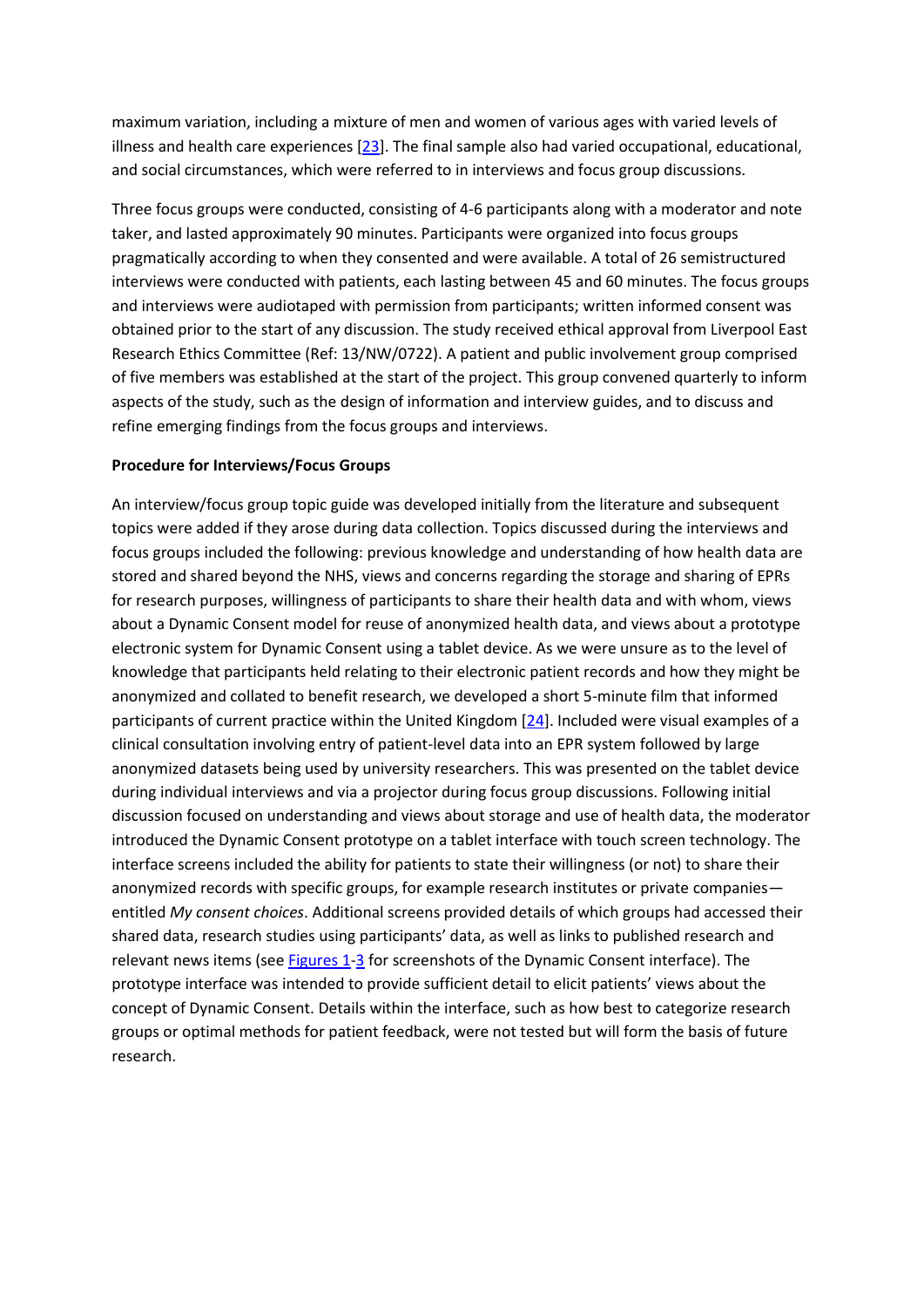| My consent choices                                             |                                                                                                     |
|----------------------------------------------------------------|-----------------------------------------------------------------------------------------------------|
| My clinical data may be used by:                               |                                                                                                     |
|                                                                | ● research institutes that are members of the original study (excluding those on your exclude-list) |
| $\bigcirc$                                                     | any study in the same research field as the original study (excluding those on your exclude-list)   |
| any research field (excluding those on your exclude-list)<br>O |                                                                                                     |
| OR<br>apply custom preferences for individual samples.<br>O    |                                                                                                     |
|                                                                |                                                                                                     |
|                                                                |                                                                                                     |
| Back Home                                                      |                                                                                                     |

 $\begin{tabular}{ccccc} \multicolumn{4}{c|}{\textbf{1}} & \multicolumn{4}{c|}{\textbf{2}} & \multicolumn{4}{c|}{\textbf{3}} & \multicolumn{4}{c|}{\textbf{4}} & \multicolumn{4}{c|}{\textbf{5}} & \multicolumn{4}{c|}{\textbf{6}} & \multicolumn{4}{c|}{\textbf{7}} & \multicolumn{4}{c|}{\textbf{8}} & \multicolumn{4}{c|}{\textbf{9}} & \multicolumn{4}{c|}{\textbf{1}} & \multicolumn{4}{c|}{\textbf{1}} & \multicolumn{4}{c|}{\textbf{1}} & \multicolumn{4}{$  $\hat{\mathbb{D}}$ Figure 1. Screenshot of the Dynamic Consent prototype interface: My consent choices. View this [figure](http://www.jmir.org/article/viewFile/5011/1/81317)

| vsed                                                            | When and why have my electronic patient records been                                                                                                 |                                                                      |                   |                    |
|-----------------------------------------------------------------|------------------------------------------------------------------------------------------------------------------------------------------------------|----------------------------------------------------------------------|-------------------|--------------------|
| <b>Start Date</b><br><b>July 2008</b><br>March 2012<br>Settings | <b>Research Institutions</b><br>Principle Healthcare Intl<br>Cancer Research UK<br>& University College London<br>January 2013 University of Luebeck | <b>Research Area</b><br>Osteoporosis<br>Cancer<br>Muscular Wasting Y | Ongoing<br>N<br>Y | Data Access Policy |
| Back Home                                                       |                                                                                                                                                      |                                                                      |                   |                    |

Figure 2. Screenshot of the Dynamic Consent prototype interface: When and why have my electronic patient records been used. View this figure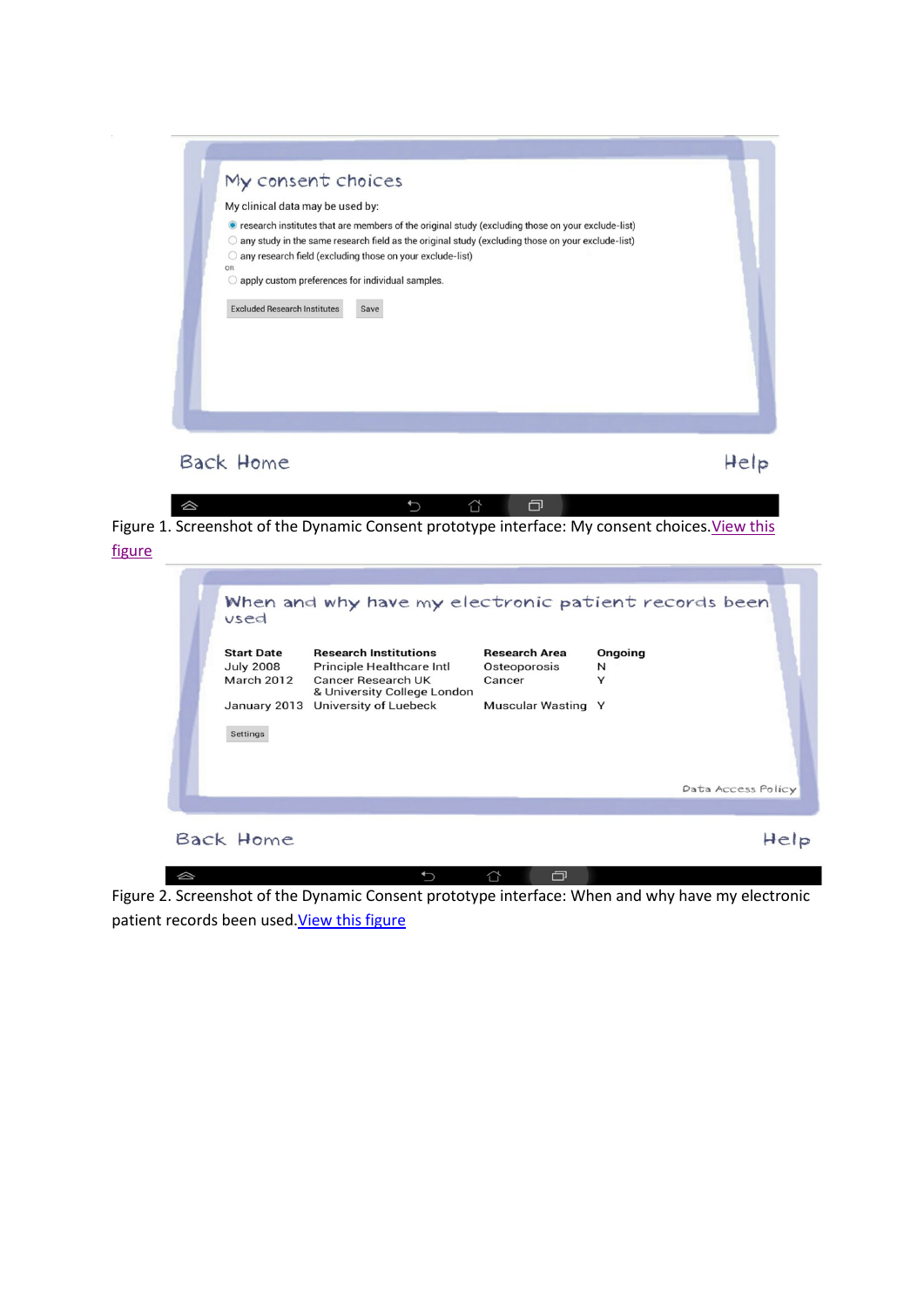

Figure 3. Screenshot of the Dynamic Consent prototype interface: Research related to my clinical data[.View this figure](http://www.jmir.org/article/viewFile/5011/1/81316)

# **Data Analysis**

Interviews and focus groups were transcribed verbatim and NVivo version 10 software (QSR International) was used to facilitate analysis. Data were analyzed thematically using some key techniques of a grounded theory approach, including open coding and constant comparison to identify key (ie, selective) codes [\[25\]](http://www.jmir.org/2016/4/e66/#ref25). An iterative and inductive approach to analysis was followed so that analysis started in parallel with the data collection; initial results informed subsequent data collection as themes and issues were identified and informed further questions and probing around these emerging themes. For example, a key focus for initial discussions had been the model of Dynamic Consent and the associated interface to specify preferences. However, initial findings demonstrated that while people valued the potential for an opportunity to opt out of specific research, they were more enthusiastic to discuss the research feedback components of the system. Further discussions and questions about this enabled understanding of why this component was considered a priority for a diverse group of participants. Memos and documents were written about emerging categories, to summarize a point, to critique information, and to relate emergent theories to existing literature [\[25\]](http://www.jmir.org/2016/4/e66/#ref25). Authors KS, CS, and WGD met on a regular basis to discuss the development of codes, themes, categories, and theories about the phenomenon being studied. Recruitment ceased once data saturation was established.

**Results**

**Overview**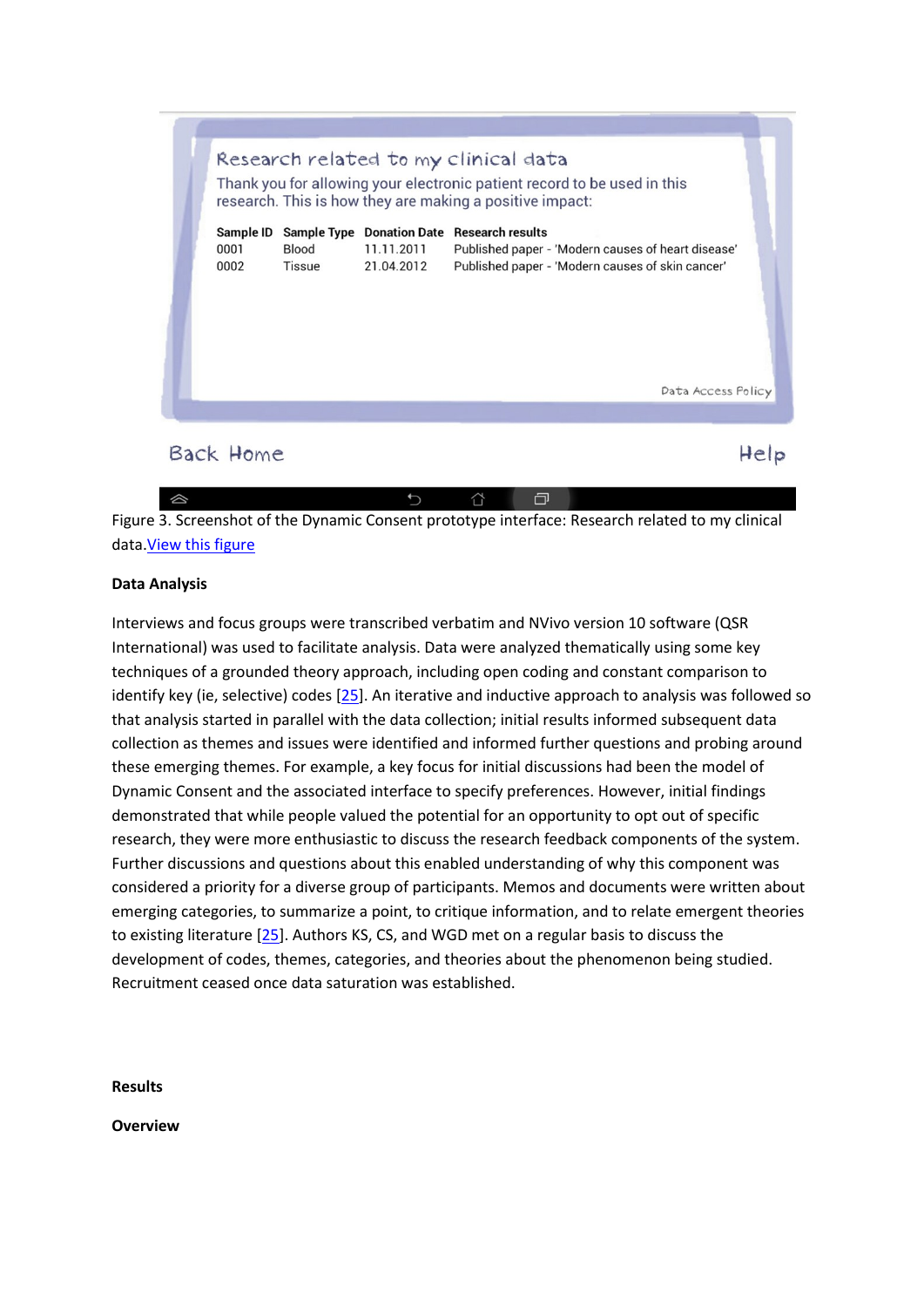Of the 40 participants, 23 (58%) were women and 17 (43%) were men. Ages ranged from 23 to 88 years (mean 61, SD 13). With the exception of one white Canadian participant, participants described themselves as white British. All were suffering from a chronic rheumatic disease. Three key themes characterized participants' views on the use of anonymized EPRs for medical research and their perceptions of Dynamic Consent: (1) the role of trust and perceived social responsibility to share health data, (2) transparency through Dynamic Consent and patient feedback and the potential for enhanced control and patient engagement, and (3) operational and technological scope and challenges for participation.

# **The Role of Trust and Perceived Social Responsibility to Share Health Data**

Individuals often indicated a high degree of trust in the NHS, for example stating, "I trust the NHS to store my information confidentially" (Participant #4) or "I'm generally quite trustful of hospitals and [general practitioners] GPs" (Participant #11). These and additional comments (see [Textbox 1\)](http://www.jmir.org/2016/4/e66/#box1) indicate a sense of institutional trust in the health care system, as well as medical professionals. Most participants felt confident that electronic health records were managed securely and anonymity was preserved when used for research. Respondents tended to express a greater concern about security of financial data compared to health data. There was acknowledgement that there may have been some decline in public trust of the NHS and the medical profession in the wider population, but a number of people viewed the media to be responsible for overinflating a sense of public concern due to the "negative press coverage" (Participant #2) allowing "distractions from actual issues" (Participant #5). While the majority expressed satisfaction toward governance arrangements within the NHS, there was an expressed view that no system could be completely secure. A small minority of participants described concern about risk to their privacy, speculating that patients with more sensitive health conditions may be "more guarded of what happens with their health information" (Participant #11) due to fear of stigmatization. There was a general fear of detrimental consequences if data were to fall into the wrong hands, such as insurance companies, suggesting a more nuanced calculative sense of trust that went beyond trust in health care institutions. However, 39 out of 40 (98%) participants considered that the benefits of storing and sharing EPRs for medical research outweighed any perceived risk in terms of data security. Most participants appreciated the importance of medical research and the importance of sharing their EPR for the benefit of medical progress and the health of future generations (see [Textbox 1\)](http://www.jmir.org/2016/4/e66/#box1). Only one participant held a contrary view, preferring not to share his data:

*I would hate for my health details to be in there [national database]...It would be a good idea, but that's in a really nice ideal world, and it's not an ideal world. I would opt out. It's not that I don't trust the NHS, it's that I don't trust, you know, people…people make mistakes. [Participant #15]*

The discussions did not raise issues around different levels of anonymization or the potential for reidentification of patient identity through unique patterns of clinical history.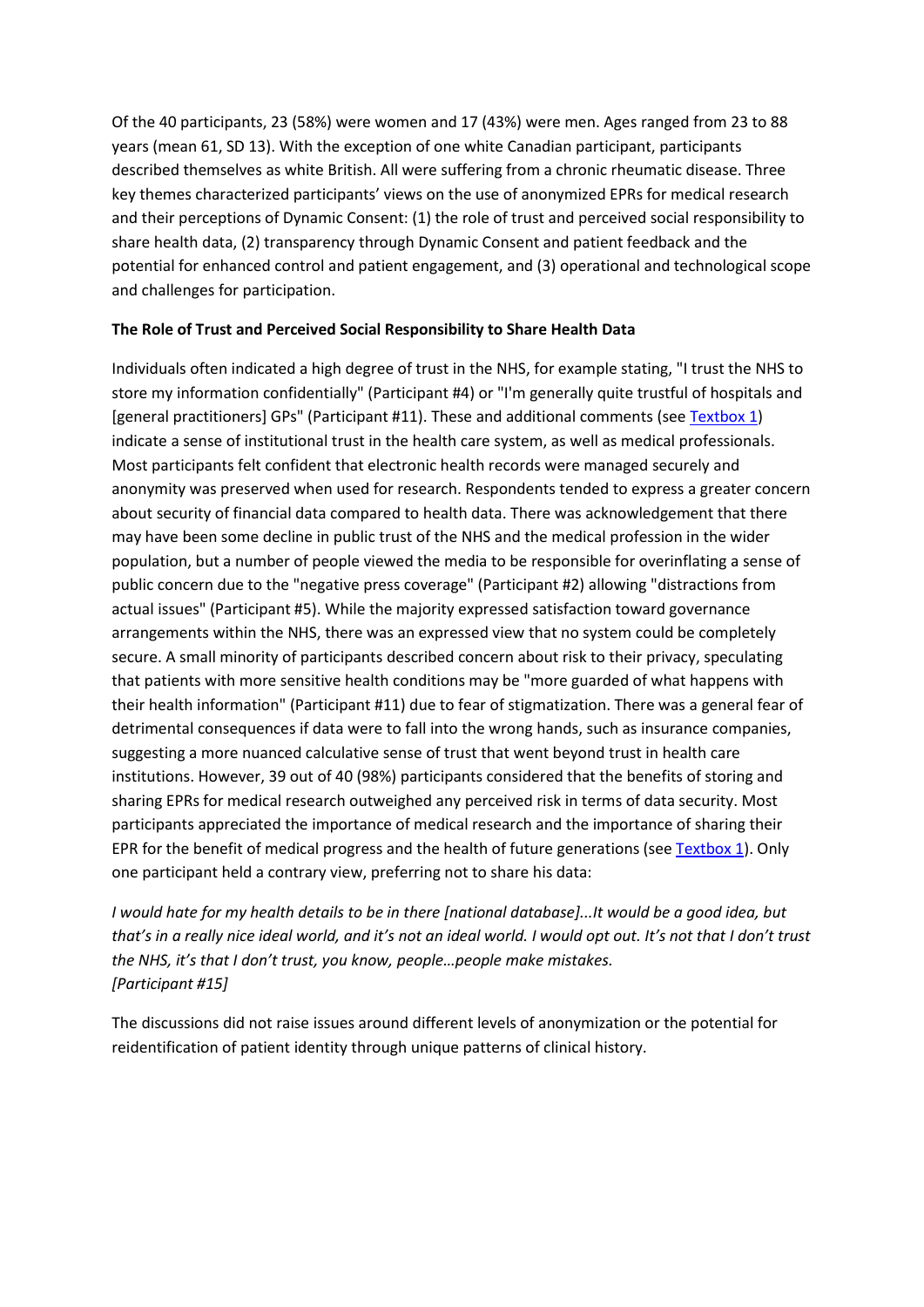

Textbox 1. Quotations representing the role of trust and perceived social responsibility to share health data[.View this box](javascript:Box1())

# **Transparency Through Dynamic Consent and Patient Feedback, and the Potential for Enhanced Control and Patient Engagement**

Despite the high level of institutional trust and sense of social responsibility, participants reported low levels of awareness about how their personal health data was currently stored and shared for medical research. Importantly, respondents highlighted that fear can come from the unknown causing people to be "very fearful, because you don't know what's going on, you don't know if it's identifiable" (Focus group #1). Some respondents referred to the need for greater information so that "you're dealing with the information, rather than all these things that might be not true" (Participant #29), again highlighting the limits in high-level and more abstract institutional trust. The desire for greater transparency and engagement regarding the use of their data was reflected in repeatedly positive responses regarding the potential use of the digital interface as a useful tool to enable insight into how data is used for specific research studies. Respondents were mostly positive about the potential use of the interface to enable greater control over consent for specific studies because "it gives you choices" (Focus group #1), although some were happy to share their data without wanting to engage further (see below). Despite a clear introduction, patients did not talk about the time-varying nature of consent preferences, instead talking about the value of using the system to make a one-off decision if they wanted to opt out. Most respondents did not raise concerns about changing their minds at a later point and this was not explicitly asked about by researchers. Where respondents did give an example of wanting to reverse inclusion of their data, they assumed this would be possible. Many respondents thought they would try out using the system if invited, and comments indicated that participants were particularly enthusiastic regarding the feedback component of the interface. As indicated in the previous section, respondents understood the need for using health data to enable medical progress; however, they had previously had very little insight into outcomes of research using health records. The electronic system was in this context considered to be especially valuable in providing a mechanism to enable detailed transparency and feedback on relevant research, which may also improve trust and public engagement in research. For example, the patient quoted in the previous section who said he would opt out viewed the Dynamic Consent interface as a useful tool to improve patient control:

*If there's a trail and you can see where it's being used...you can find out who is using it, what it's being used for, and why it's being used. And then, you know, you could stop it being used. [Participant #15]*

Participants commented on the positive benefits of gaining feedback of where and when their health data had contributed to published articles or breaking news items (see [Textbox 2\)](http://www.jmir.org/2016/4/e66/#box2).

Despite the many positive benefits of the system described and the value of feedback, there were a number of respondents who stated that they would not want to use the system for either consent or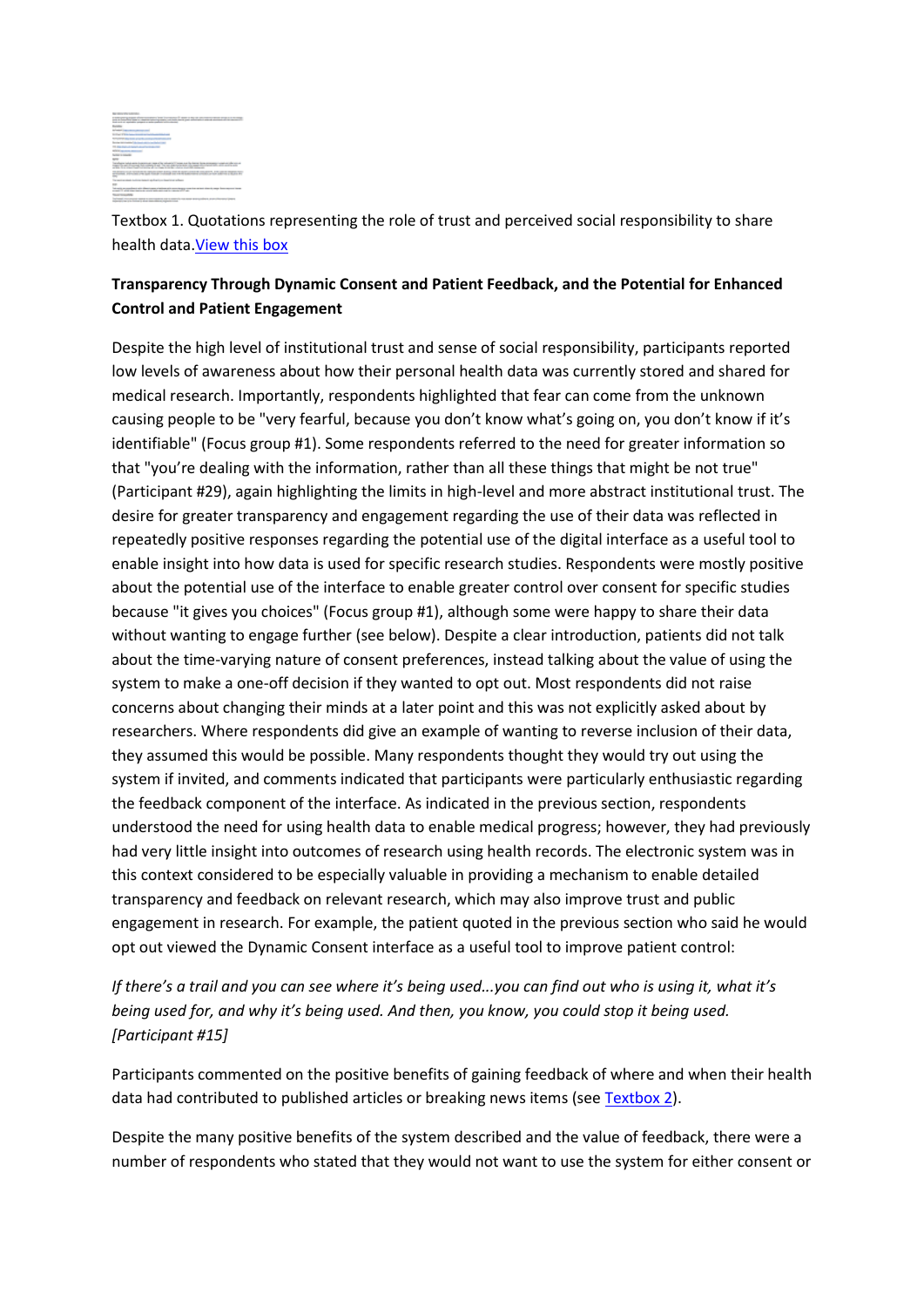feedback. They instead reiterated views that they trusted the NHS and researchers to use their data appropriately:

*Well, honestly, [laughingly] I don't think I would really bother [with the Dynamic Consent interface], but I don't mind anybody having the information to benefit, you know, other people. [Focus group #1]*

*We've got to have research so we can make things better, I mean, what benefit would it be for me to check that feedback. Because they've got the information then, and then they know how to treat me...telling me wouldn't benefit me. Giving me the end product would benefit me. [Participant #28]*



Textbox 2. Quotations representing transparency through Dynamic Consent and patient feedback, and the potential for enhanced control and patient engagement. View this box

# **Operational and Technological Scope and Challenges for Participation**

Easy usability of the interface was another positive aspect of Dynamic Consent described by participants. In trying out the interface in the focus groups or interviews, many individuals commented that it was easy to use, describing it as "simple and quick" (Participant #16) with the touch screen viewed as "straightforward [for] people with a variety of conditions" (Participant #2). During focus groups and the PPI groups, participants demonstrated that it was easy to use for people with arthritis involving their hands. Some participants, who had no previous experience of using a tablet device, were able to navigate the prototype easily while being directed to various parts of the app. Participants expressed surprise at how easy it was to use, and said they would be enthusiastic to try a live version. However, a number of respondents also expressed a view that they or others, especially older people, may need initial support to be introduced to using the system. A minority of participants (10/40, 25%) described their potential inability to use the Dynamic Consent interface due to either lack of access to IT platforms at home or lack of confidence in utilizing new information technologies.

These less positive comments were mainly from participants that did not have access to a home computer, never used the Internet, and confessed to being less comfortable utilizing digital technology such as the touch screen interface (see [Textbox 3\)](http://www.jmir.org/2016/4/e66/#box3). Out of these 10 participants, 4 (40%) further discussed their willingness to receive support (eg, from a volunteer or a member of staff who could talk through use of the system) to enable use of the system. The remaining few considered they were too old and/or ill—two with terminal cancer—to engage with the technology. A few participants did express they would be happy to complete an alternative paper copy to give consent.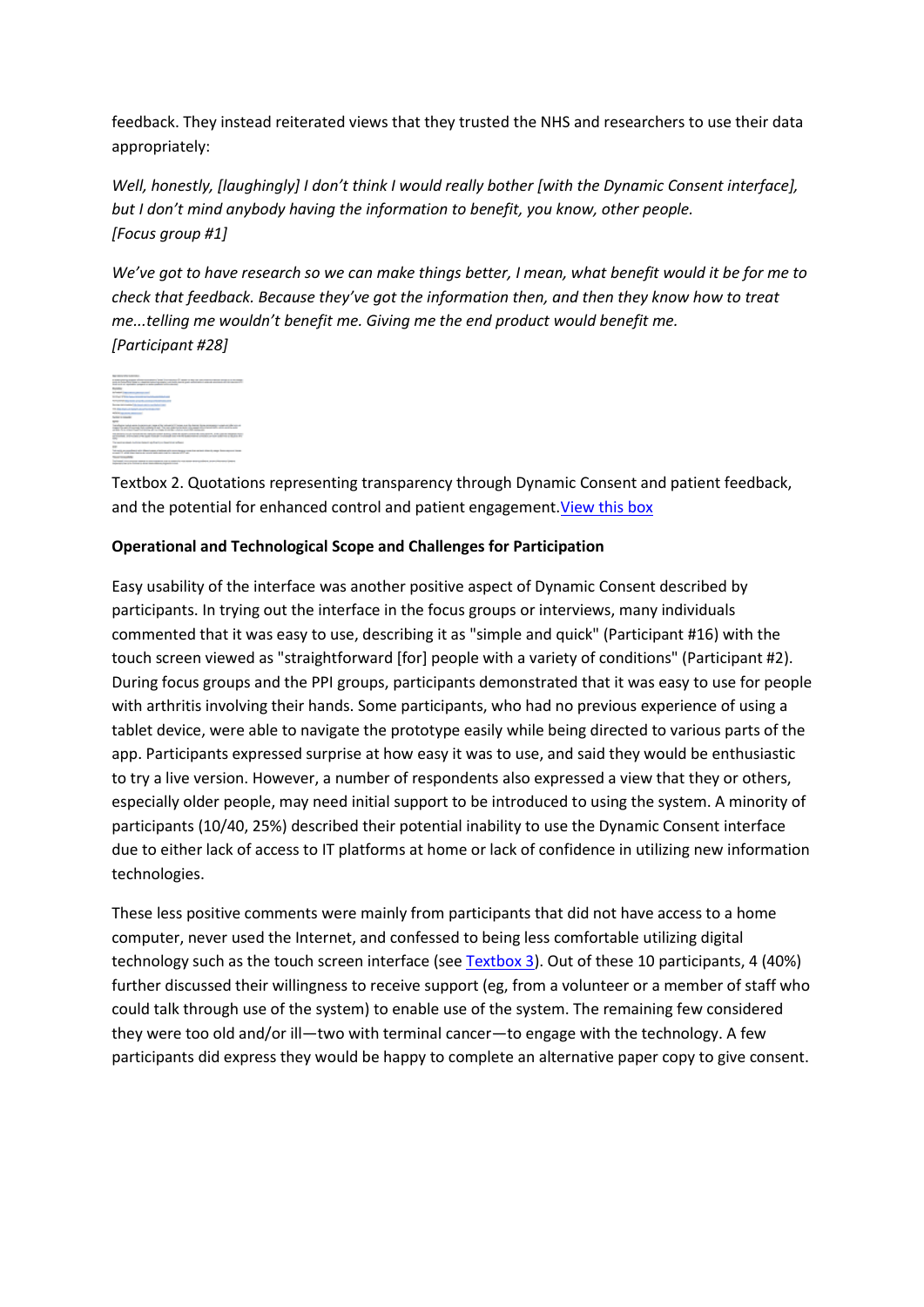

Textbox 3. Quotations representing operational and technological scope and challenges for participation[.View this box](javascript:Box3())

#### **Discussion**

#### **Principal Findings**

Patients in this study were highly supportive of sharing their anonymized electronic patient record for research and perceived a Dynamic Consent system for consent and feedback to be valuable if implemented. The three key themes characterized by the participants' views were as follows: trust and social responsibility play a major role in patients' views about sharing health care data; there is scope for a Dynamic Consent system to facilitate transparency and patient engagement in reuse of health care data that would be highly valued, and would help mitigate concerns about institutional trustworthiness by enhancing individual control and empowerment [\[26\]](http://www.jmir.org/2016/4/e66/#ref26); and there are some technological and operational challenges for implementing an electronic system for Dynamic Consent. The discussion is structured around these three core themes below.

The findings echo previous research that patients tend to be supportive of the use of their personal health data for research [\[11](http://www.jmir.org/2016/4/e66/#ref11)[,27](http://www.jmir.org/2016/4/e66/#ref27)[,28\]](http://www.jmir.org/2016/4/e66/#ref28) and reflect a sense of social responsibility and altruism, as well as potential personal benefits associated with medical research [\[29\]](http://www.jmir.org/2016/4/e66/#ref29). However, while there was a high level of institutional trust in the NHS and health professionals, similar to other studies, there were concerns about security and potential recipients, especially private companies, who might use data inappropriately if it were exported outside of the NHS [\[14\]](http://www.jmir.org/2016/4/e66/#ref14). Some participants in this study expressed a view that the media were responsible for overinflating the degree of opposition to reuse health data. Nonetheless, views also demonstrated that trust is not universally assumed, and people want reassurance that the conditions underpinning trust are preserved. Such conditions, including values of reciprocity, nonexploitation, and the public good [\[3\]](http://www.jmir.org/2016/4/e66/#ref3), go beyond the established legal framework; current arrangements mean that people lack necessary information and opportunities for greater control over consent and engagement with research based on reused EPRs.

The findings in this study regarding the value of increased transparency and engagement of patients in the reuse of anonymized health care data reflect recent recommendations of the Caldicott 2 review [\[4\]](http://www.jmir.org/2016/4/e66/#ref4) and the recent Nuffield Council on Bioethics report on "The collection, linking, and use of data in biomedical research" [\[17\]](http://www.jmir.org/2016/4/e66/#ref17). The recommendations aim to "[provide] greater clarity for members of the public about ways that their biomedical data are used" by providing patient-level information about the recipients of their data and the results thereof. Although research is currently conducted using anonymized health care data without consent, few people are aware of this—a finding reinforced throughout our discussions with patients. Such transparency is deemed an important prerequisite for maintaining public trust [\[16\]](http://www.jmir.org/2016/4/e66/#ref16), providing a rationale for greater openness and engagement with patients. The Dynamic Consent system was considered valuable in this respect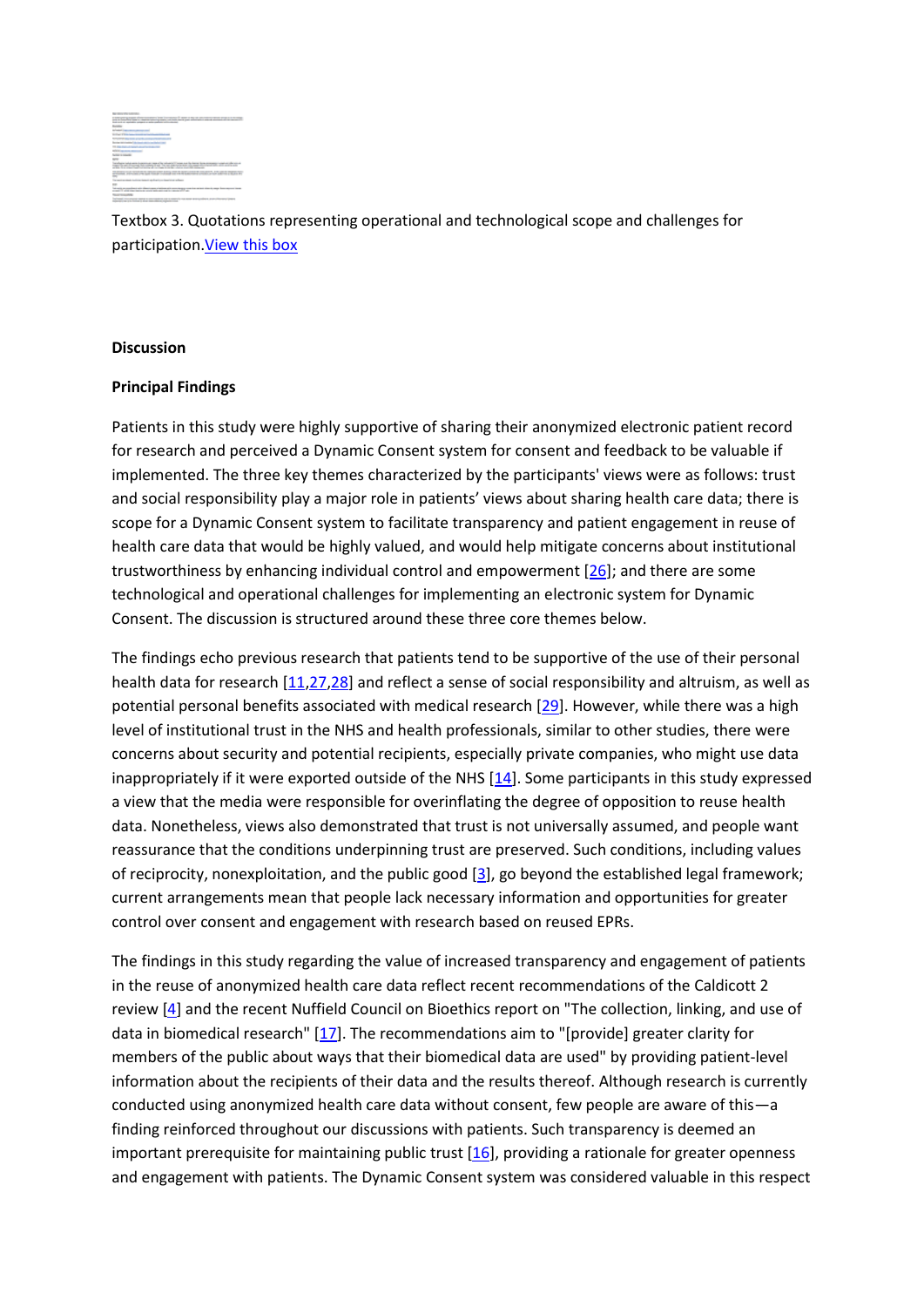and could be viewed to enable the black box around consent and the reuse of health care data to be opened.

The initial emphasis when designing the adapted Dynamic Consent prototype for the reuse of health care data, instead of its original purpose of biobanking, was for enabling patients to have greater control over the reuse of their data. However, during the course of the study and analysis of data it has been apparent that patients particularly valued the feedback components enabling greater transparency of how their data were used. They thought this would give insight into previously hidden research of relevance to their health care, which would make them feel valued as participants. There was much less emphasis from participants on the potential for the system to enable greater control regarding consent. This resonates with other research findings that patients valued explicit consent for use of health data and that this was associated mostly with an interest and a curiosity in the kind of research to which they were contributing [\[14\]](http://www.jmir.org/2016/4/e66/#ref14), as well as the opportunity to engage more closely with the research environment [\[26\]](http://www.jmir.org/2016/4/e66/#ref26). This also aligns with the major emphasis placed on public and patient involvement in research and provision of health care, making patients feel like active participants in a *research active* nation [\[30\]](http://www.jmir.org/2016/4/e66/#ref30). In practice, provision of feedback on research using EPRs requires an infrastructure that can support an audit trail of which users have accessed the data. It also requires that the system collect lay summaries of the research findings with a link back to the patient participants. Data access agreements would require research groups to upload their results at the end of their studies. No such infrastructure currently exists and would be challenging to implement nationally. However, it aligns well with the recent investment in four national eHealth Centres of Excellence and plans for developing safe havens for health care data for research [\[2\]](http://www.jmir.org/2016/4/e66/#ref2). Establishing a patient view into such a research infrastructure could deliver a trusting relationship between the patient community and the data repository and its users.

When the touch screen interface was presented, there were examples of enthusiastic engagement, which was balanced against a notable minority who found the technology daunting. This is a common finding in various studies of IT-based interventions to support home monitoring [\[31\]](http://www.jmir.org/2016/4/e66/#ref31) and some have found major barriers associated with nonadoption of IT-based initiatives [\[32\]](http://www.jmir.org/2016/4/e66/#ref32). Despite some concern about using the system discussed in this study, participants often stated that they would be willing to use the system in a clinical setting if support was provided. Additionally, patients with chronic rheumatic disease can have problems with dexterity and were thus a good population in which to test the touch screen interfaces. While this initial study provided the encouraging results that participants did not demonstrate limitations due to physical functioning, future implementation would need to consider other groups of patients with special needs, such as poor vision. A minority of participants expressed a view that they would not want to use the electronic system even with support because they had no experience or even preferred to avoid using IT devices. However, this is an important issue to consider in planning for implementation of this model of consent and feedback. Because they expressed willingness to engage with aspects of the system—expressing consent preferences and receiving feedback—use of alternative formats or methods for support need further consideration in refining the design of the system. We have since held an implementation workshop with 35 patients to consider further practical issues around implementation. During this positive and supportive meeting, similar and additional considerations were raised, including the need for enabling hands-on support, paper versions of lay research summaries, and tiered options for the depth of information provided to suit varied literacy levels and levels of interest.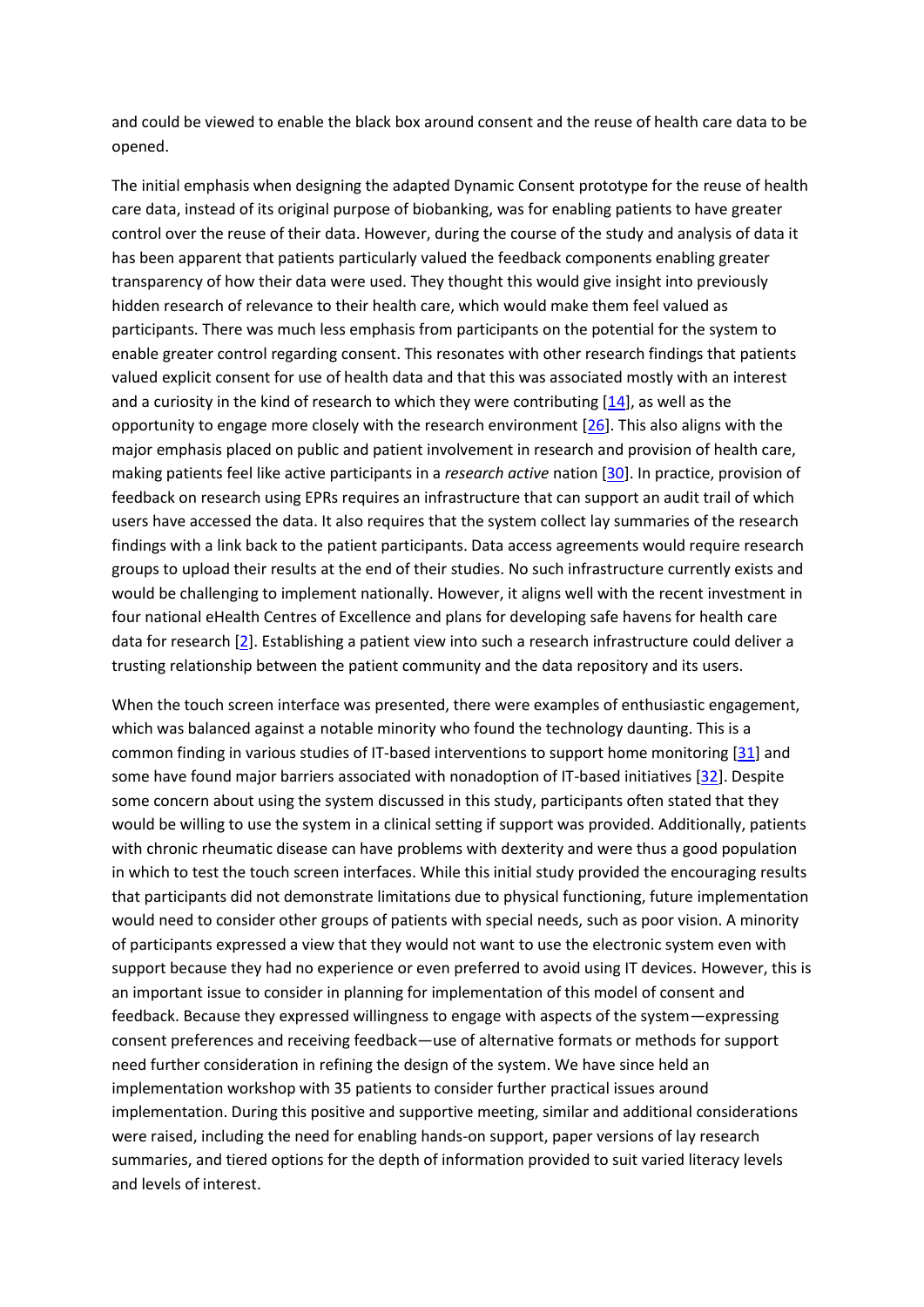The study was conducted among a specific population of patients with chronic rheumatic disease, and thus we need to consider the generalizability of the study. Patients with a chronic disease might be more motivated to share data compared to those with better general health; conversely, a more extensive medical history could make people reluctant to share personal information. Some have reported variations in views regarding requirements for consent that can be influenced by sociodemographic factors and medical history. For example, previous research has shown that patients may be reluctant to share other aspects of health care, such as sexual history or mental health history [\[33\]](http://www.jmir.org/2016/4/e66/#ref33). Indeed, one participant speculated that people with more sensitive health conditions might be "more guarded of what happens with their health information" (Participant #11). Depression is a common comorbidity in rheumatic diseases such as rheumatoid arthritis [\[34\]](http://www.jmir.org/2016/4/e66/#ref34). Consequently, our population might represent a group less willing to share their data than the general population. No patients raised concerns specifically about sharing their rheumatology records. Willingness to join the study may have been influenced by an underlying support for data sharing from participants, although it is equally possible that people opposed to data sharing may have been motivated to join. Our experience suggested that few of the participants understood how health care data were currently shared for research and this potential bias is likely to be small. All of our participants were white, reflecting the local demographic. This may bias the study toward more favorable results, as previous studies have suggested privacy concerns may be higher in black and minority ethnic groups [\[12\]](http://www.jmir.org/2016/4/e66/#ref12). Recruitment from within a clinical setting may have influenced responses toward higher levels of trust. However, views were similar between participants recruited from the clinic and participants from the PPI research network. Implementation of a Dynamic Consent system would need to consider how the setting (eg, touch screens in clinical settings with endorsement from clinical teams versus Web-based systems from home) might influence uptake, engagement, and consent preferences. The implementation plans would also need to extend testing into other population groups.

#### **Conclusions**

In conclusion, this study has generated promising results: a willingness for patients to share their anonymized EPR data for research and a favorable view of a technical solution to meet the needs of recent national recommendations to bring greater transparency and patient engagement in the reuse of EPRs. While uncertainty remains about the degree to which patients will specify consent options in practice, the system offers a potentially valuable technical solution to the challenges of maintaining public trust when sharing medical records for research. This work has provided important insights that will inform the future design of the intervention. We plan to include further codesign [\[34\]](http://www.jmir.org/2016/4/e66/#ref34) in order to maximize the potential for successful implementation and piloting in practice. It represents a first step toward implementation that requires thoughtful development and evaluation, necessarily in a setting with supportive infrastructure. Nonetheless, recent commitment to eHealth research within the government and from funders makes this vision plausible and achievable.

#### **Acknowledgments**

KS was supported by a research-funding award from Arthritis Research UK. JK was supported by a Wellcome Trust grant (096599/2/11/Z). WGD was supported by a Medical Research Council (MRC) Clinician Scientist Fellowship (G0902272). Background work was partially supported by the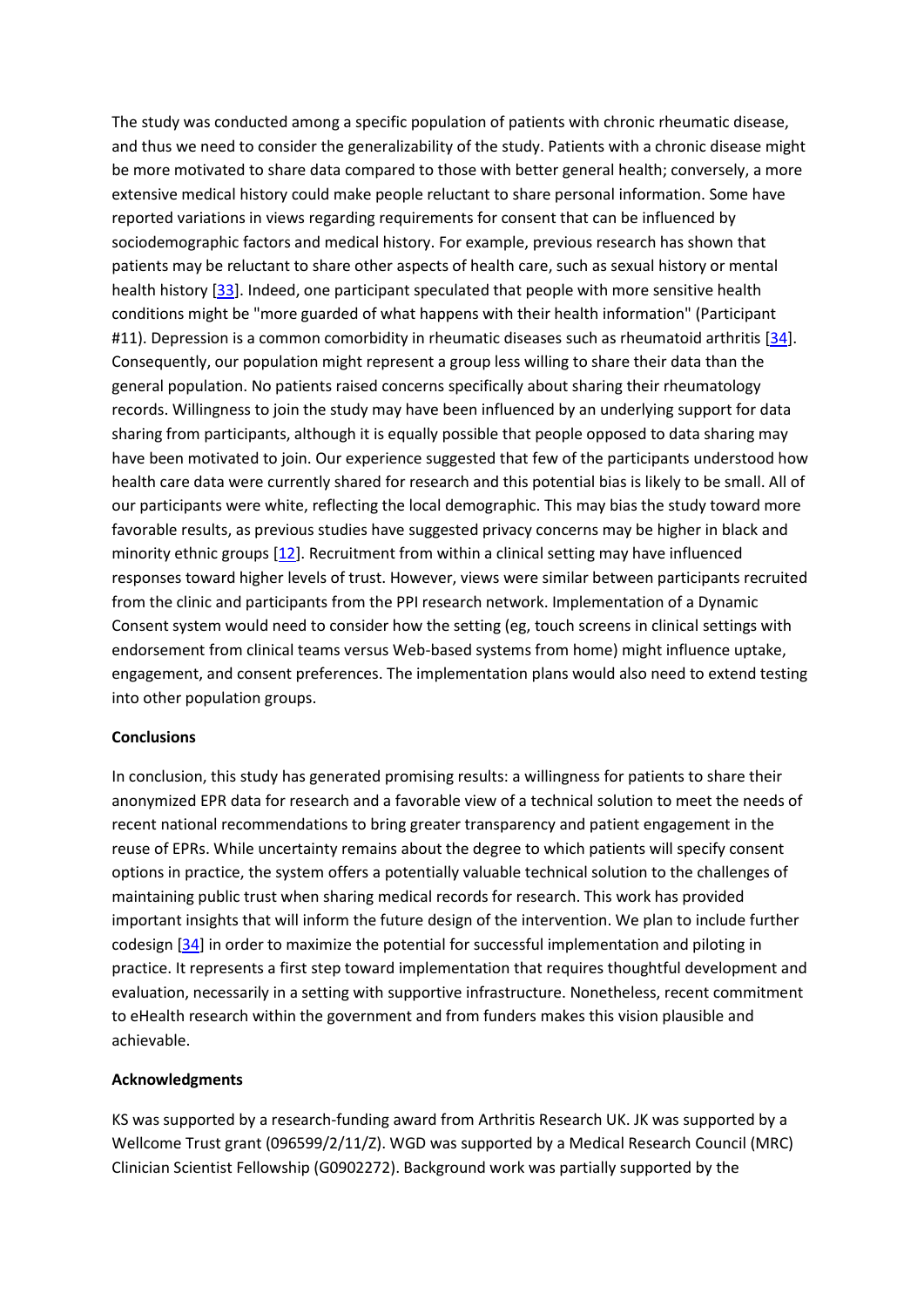Technology Strategy Board, the Engineering and Physical Sciences Research Council, and the Economic and Social Research Council (grant number EP/G002541/1) for JK, DL, and EAW.

# **Conflicts of Interest**

None declared.

# **References**

- 1. Strategy for UK Life Sciences. London, UK: Department for Business, Innovation and Skills; 2011 Dec. URL: [https://www.gov.uk/government/uploads/system/uploads/](https://www.gov.uk/government/uploads/system/uploads/attachment_data/file/32457/11-1429-strategy-for-uk-life-sciences.pdf) [attachment\\_data/file/32457/11-1429-strategy-for-uk-life-sciences.pdf](https://www.gov.uk/government/uploads/system/uploads/attachment_data/file/32457/11-1429-strategy-for-uk-life-sciences.pdf) [accessed 2016-03-06] [\[WebCite Cache\]](http://www.webcitation.org/6fogF9CgQ)
- 2. The Farr Institute of Health Informatics Research. URL: [http://www.farrinstitute.org/\[](http://www.farrinstitute.org/)accessed 2016-03-04] [\[WebCite Cache\]](http://www.webcitation.org/6fkyQF5Q3)
- 3. Carter P, Laurie GT, Dixon-Woods M. The social licence for research: Why care.data ran into trouble. J Med Ethics 2015 May;41(5):404-409 [\[FREE Full text\]](http://jme.bmj.com/cgi/pmidlookup?view=long&pmid=25617016) [\[CrossRef\]](http://dx.doi.org/10.1136/medethics-2014-102374) [\[Medline\]](http://www.ncbi.nlm.nih.gov/entrez/query.fcgi?cmd=Retrieve&db=PubMed&list_uids=25617016&dopt=Abstract)
- 4. Caldicott F. Information: To Share or Not to Share? The Information Governance Review. 2013 Mar. URL: [https://www.gov.uk/government/uploads/system/uploads/](https://www.gov.uk/government/uploads/system/uploads/attachment_data/file/192572/2900774_InfoGovernance_accv2.pdf) [attachment\\_data/file/192572/2900774\\_InfoGovernance\\_accv2.pdf](https://www.gov.uk/government/uploads/system/uploads/attachment_data/file/192572/2900774_InfoGovernance_accv2.pdf) [accessed 2016-03-06] [\[WebCite Cache\]](http://www.webcitation.org/6fogm6dR4)
- 5. Better Information Means Better Care. London, UK: National Health Service; 2014. URL[:https://www.england.nhs.uk/wp-content/uploads/2014/01/cd-leaflet-01-](https://www.england.nhs.uk/wp-content/uploads/2014/01/cd-leaflet-01-14.pdf) [14.pdf](https://www.england.nhs.uk/wp-content/uploads/2014/01/cd-leaflet-01-14.pdf) [accessed 2016-03-04] [\[WebCite Cache\]](http://www.webcitation.org/6fkymvGKh)
- 6. Mayer R, Davis J, Schoorman F. An integrative model of organizational trust. Acad Manage Rev 1995 Jul 01;20(3):709-734 [\[FREE Full text\]](http://people.wku.edu/richard.miller/Mayer%20Trust%20article.pdf) [\[CrossRef\]](http://dx.doi.org/10.5465/AMR.1995.9508080335)
- 7. Rousseau DM, Sitkin SB, Burt RS, Camerer C. Not so different after all: A cross-discipline view of trust. Acad Manage Rev 1998 Jul 01;23(3):393-404. [\[CrossRef\]](http://dx.doi.org/10.5465/Amr.1998.926617) [\[Medline\]](http://www.ncbi.nlm.nih.gov/entrez/query.fcgi?cmd=Retrieve&db=PubMed&list_uids=WOS:000075127800005&dopt=Abstract)
- 8. Gilson L. Trust and the development of health care as a social institution. Soc Sci Med 2003 Apr;56(7):1453-1468. [\[Medline\]](http://www.ncbi.nlm.nih.gov/entrez/query.fcgi?cmd=Retrieve&db=PubMed&list_uids=12614697&dopt=Abstract)
- 9. Bachmann R, Gillespie N, Priem R. Repairing trust in organizations and institutions: Toward a conceptual framework. Organ Stud 2015 Aug 21;36(9):1123-1142. [\[CrossRef\]](http://dx.doi.org/10.1177/0170840615599334)
- 10. Sheather J, Brannan S. Patient confidentiality in a time of care.data. BMJ 2013;347:f7042. [\[Medline\]](http://www.ncbi.nlm.nih.gov/entrez/query.fcgi?cmd=Retrieve&db=PubMed&list_uids=24284340&dopt=Abstract)
- 11. Ipsos MORI. 2011 Jun 09. Public support for research in the NHS URL: [https://www.ipsos](https://www.ipsos-mori.com/researchpublications/researcharchive/2811/Public-support-for-research-in-the-NHS.aspx)[mori.com/researchpublications/researcharchive/2811/Public-support-for-research-in-the-](https://www.ipsos-mori.com/researchpublications/researcharchive/2811/Public-support-for-research-in-the-NHS.aspx)[NHS.aspx](https://www.ipsos-mori.com/researchpublications/researcharchive/2811/Public-support-for-research-in-the-NHS.aspx) [accessed 2016-03-04] [\[WebCite Cache\]](http://www.webcitation.org/6fkzn4yhF)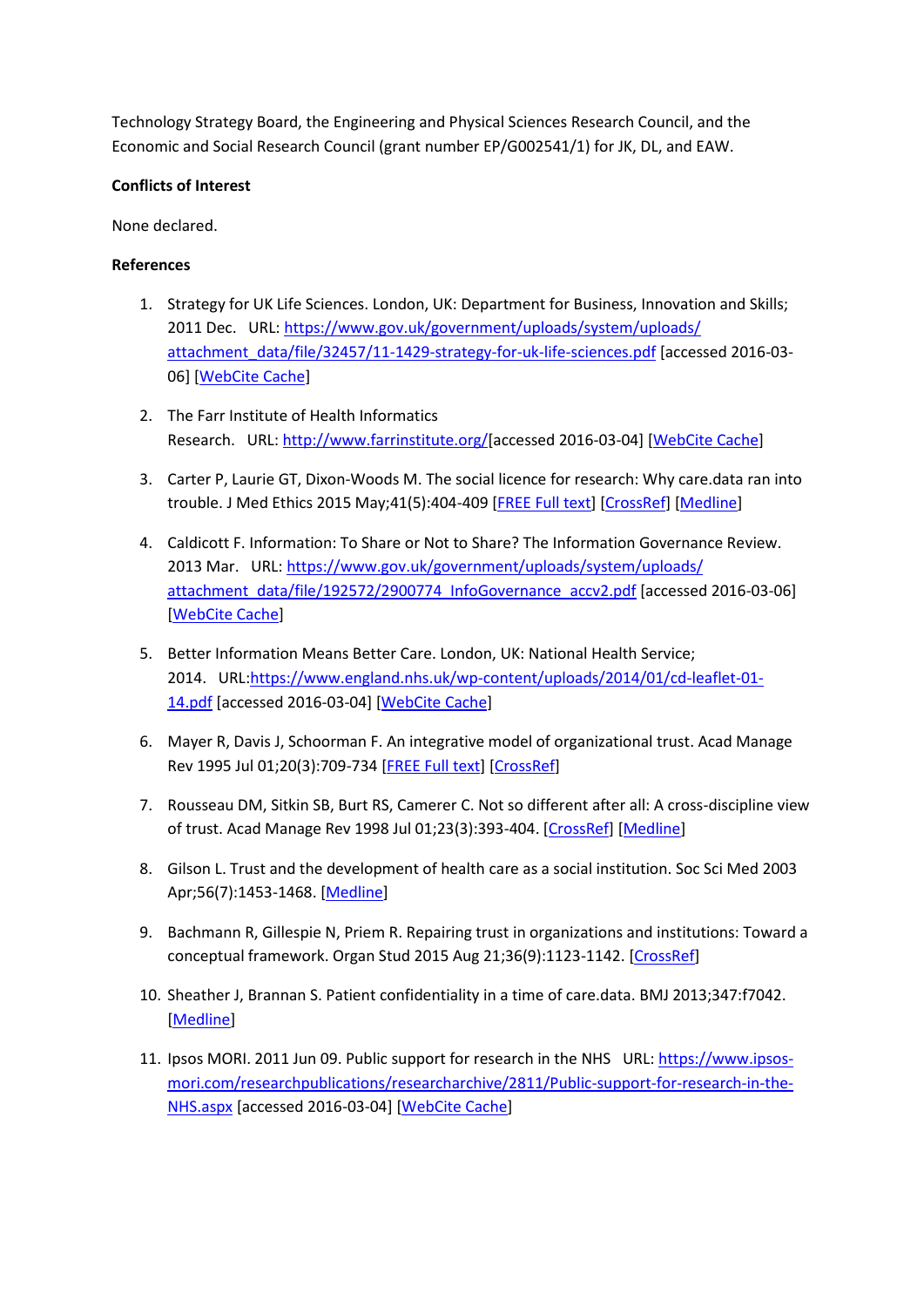- 12. Luchenski SA, Reed JE, Marston C, Papoutsi C, Majeed A, Bell D. Patient and public views on electronic health records and their uses in the United kingdom: Cross-sectional survey. J Med Internet Res 2013;15(8):e160 [\[FREE Full text\]](http://www.jmir.org/2013/8/e160/) [\[CrossRef\]](http://dx.doi.org/10.2196/jmir.2701) [\[Medline\]](http://www.ncbi.nlm.nih.gov/entrez/query.fcgi?cmd=Retrieve&db=PubMed&list_uids=23975239&dopt=Abstract)
- 13. Kass N, Natowicz M, Hull R, Faden R, Plantinga L, Gostin L, et al. The use of medical records in research: What do patients want? J Law Med Ethics 2003;31(3):429-433. [\[Medline\]](http://www.ncbi.nlm.nih.gov/entrez/query.fcgi?cmd=Retrieve&db=PubMed&list_uids=14626550&dopt=Abstract)
- 14. Hill EM, Turner EL, Martin RM, Donovan JL. "Let's get the best quality research we can": Public awareness and acceptance of consent to use existing data in health research: a systematic review and qualitative study. BMC Med Res Methodol 2013;13:72 [\[FREE Full text\]](http://bmcmedresmethodol.biomedcentral.com/articles/10.1186/1471-2288-13-72) [\[CrossRef\]](http://dx.doi.org/10.1186/1471-2288-13-72) [\[Medline\]](http://www.ncbi.nlm.nih.gov/entrez/query.fcgi?cmd=Retrieve&db=PubMed&list_uids=23734773&dopt=Abstract)
- 15. Riordan F, Papoutsi C, Reed J, Marston C, Bell D, Majeed A. Patient and public attitudes towards informed consent models and levels of awareness of Electronic Health Records in the UK. Int J Med Inform 2015 Apr;84(4):237-247 [\[FREE Full text\]](http://linkinghub.elsevier.com/retrieve/pii/S1386-5056(15)00011-8) [\[CrossRef\]](http://dx.doi.org/10.1016/j.ijmedinf.2015.01.008) [\[Medline\]](http://www.ncbi.nlm.nih.gov/entrez/query.fcgi?cmd=Retrieve&db=PubMed&list_uids=25649841&dopt=Abstract)
- 16. Taylor MJ, Taylor N. Health research access to personal confidential data in England and Wales: Assessing any gap in public attitude between preferable and acceptable models of consent. Life Sci Soc Policy 2014 Dec;10:15 [\[FREE Full text\]](http://europepmc.org/abstract/MED/26085451) [\[CrossRef\]](http://dx.doi.org/10.1186/s40504-014-0015-6) [\[Medline\]](http://www.ncbi.nlm.nih.gov/entrez/query.fcgi?cmd=Retrieve&db=PubMed&list_uids=26085451&dopt=Abstract)
- 17. The Collection, Linking and Use of Data in Biomedical Research and Health Care: Ethical Issues. London, UK: Nuffield Council on Bioethics; 2015. URL[:http://nuffieldbioethics.org/wp](http://nuffieldbioethics.org/wp-content/uploads/Biological_and_health_data_web.pdf)[content/uploads/Biological\\_and\\_health\\_data\\_web.pdf\[](http://nuffieldbioethics.org/wp-content/uploads/Biological_and_health_data_web.pdf)accessed 2016-03-06] [\[WebCite](http://www.webcitation.org/6foiOFViz)  [Cache\]](http://www.webcitation.org/6foiOFViz)
- 18. The Independent Information Governance Oversight Panel's Report to the care.data Programme Board on the care.data Pathfinder Stage. Leeds, UK: National Data Guardian; 2014 Dec

18. URL[:https://www.gov.uk/government/uploads/system/uploads/attachment\\_data/file/](https://www.gov.uk/government/uploads/system/uploads/attachment_data/file/389219/IIGOP_care.data.pdf) [389219/IIGOP\\_care.data.pdf](https://www.gov.uk/government/uploads/system/uploads/attachment_data/file/389219/IIGOP_care.data.pdf) [accessed 2016-03-04] [\[WebCite Cache\]](http://www.webcitation.org/6fl0MEbST)

- 19. Williams H, Spencer K, Sanders C, Lund D, Whitley EA, Kaye J, et al. Dynamic consent: A possible solution to improve patient confidence and trust in how electronic patient records are used in medical research. JMIR Med Inform 2015;3(1):e3 [\[FREE Full text\]](http://medinform.jmir.org/2015/1/e3/) [\[CrossRef\]](http://dx.doi.org/10.2196/medinform.3525) [\[Medline\]](http://www.ncbi.nlm.nih.gov/entrez/query.fcgi?cmd=Retrieve&db=PubMed&list_uids=25586934&dopt=Abstract)
- 20. Kaye J, Whitley EA, Lund D, Morrison M, Teare H, Melham K. Dynamic consent: A patient interface for twenty-first century research networks. Eur J Hum Genet 2015 Feb;23(2):141- 146 [\[FREE Full text\]](http://dx.doi.org/10.1038/ejhg.2014.71) [\[CrossRef\]](http://dx.doi.org/10.1038/ejhg.2014.71) [\[Medline\]](http://www.ncbi.nlm.nih.gov/entrez/query.fcgi?cmd=Retrieve&db=PubMed&list_uids=24801761&dopt=Abstract)
- 21. American Thoracic Society, European Respiratory Society. American Thoracic Society/European Respiratory Society International Multidisciplinary Consensus Classification of the Idiopathic Interstitial Pneumonias. This joint statement of the American Thoracic Society (ATS), and the European Respiratory Society (ERS) was adopted by the ATS board of directors, June 2001 and by the ERS Executive Committee, June 2001. Am J Respir Crit Care Med 2002 Jan 15;165(2):277-304. [\[CrossRef\]](http://dx.doi.org/10.1164/ajrccm.165.2.ats01) [\[Medline\]](http://www.ncbi.nlm.nih.gov/entrez/query.fcgi?cmd=Retrieve&db=PubMed&list_uids=11790668&dopt=Abstract)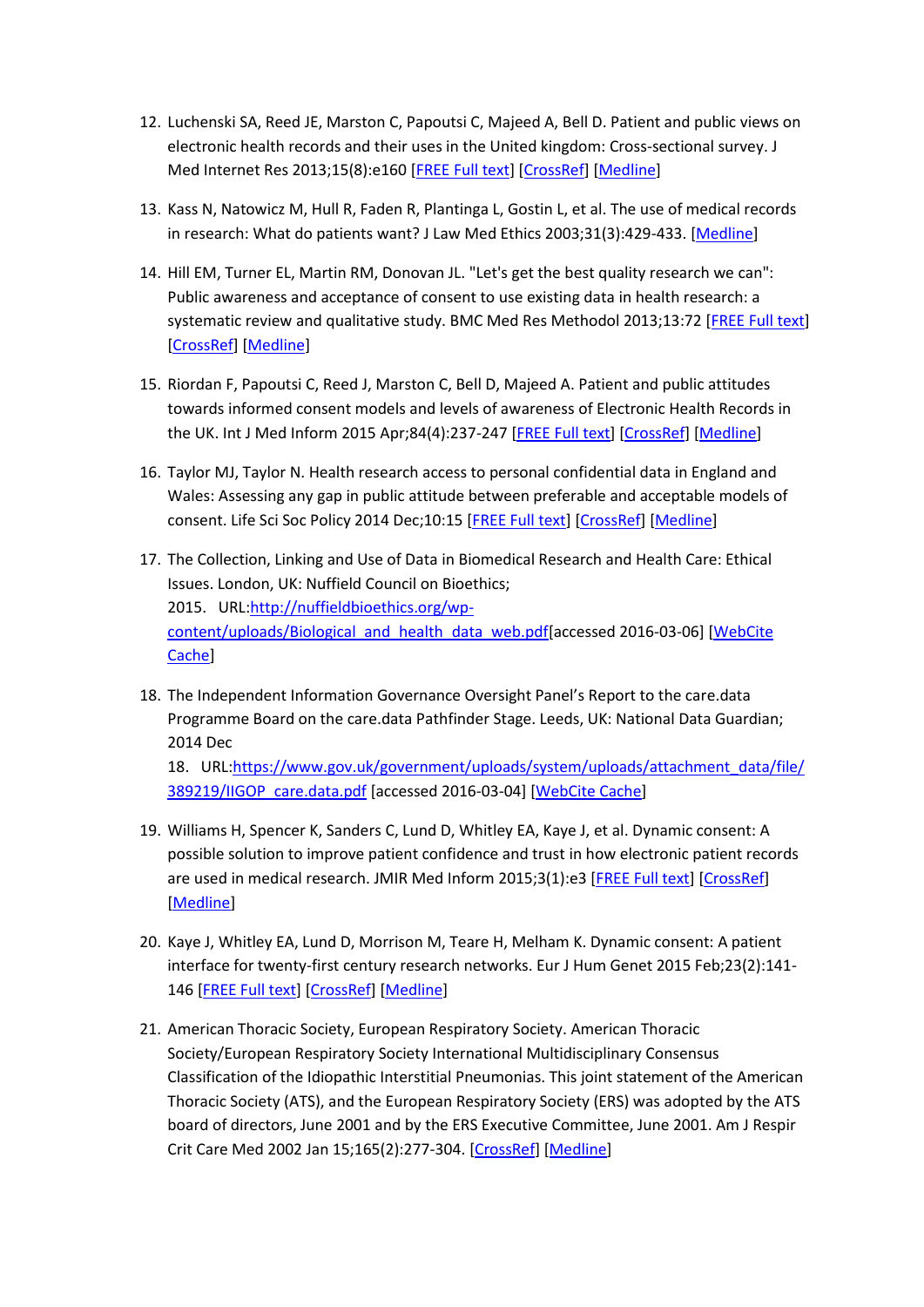- 22. Kjeken I, Ziegler C, Skrolsvik J, Bagge J, Smedslund G, Tøvik A, et al. How to develop patientcentered research: Some perspectives based on surveys among people with rheumatic diseases in Scandinavia. Phys Ther 2010 Mar;90(3):450-460 [\[FREE Full text\]](http://www.ptjournal.org/cgi/pmidlookup?view=long&pmid=20110341) [\[CrossRef\]](http://dx.doi.org/10.2522/ptj.20080381) [\[Medline\]](http://www.ncbi.nlm.nih.gov/entrez/query.fcgi?cmd=Retrieve&db=PubMed&list_uids=20110341&dopt=Abstract)
- 23. Patton MQ. Qualitative Evaluation & Research Methods. 3rd edition. Thousand Oaks, CA: Sage Publications; 2002.
- 24. YouTube: Health eResearch Centre. Manchester, UK: University of Manchester; 2014 Oct 22. Health records and research: How your data is managed URL[:https://www.youtube.com/watch?v=duFb4IfuOpQ](https://www.youtube.com/watch?v=duFb4IfuOpQ) [accessed 2016-02-11] [\[WebCite Cache\]](http://www.webcitation.org/6fDerNYST)
- 25. Strauss AL. Qualitative Analysis for Social Scientists. Cambridge, UK: Cambridge University Press; 1987.
- 26. Teare HJ, Morrison M, Whitley EA, Kaye J. Towards 'Engagement 2.0': Insights from a study of dynamic consent with biobank participants. Digit Health 2015 Sep 28;1:1-13. [\[CrossRef\]](http://dx.doi.org/10.1177/2055207615605644)
- 27. Big Data: Public Views on the Collection, Sharing and Use of Personal Data by Government and Companies. Didcot, UK: Sciencewise; 2014 Apr. URL: [http://www.sciencewise](http://www.sciencewise-erc.org.uk/cms/assets/Uploads/SocialIntelligenceBigData.pdf)[erc.org.uk/cms/assets/Uploads/SocialIntelligenceBigData.pdf](http://www.sciencewise-erc.org.uk/cms/assets/Uploads/SocialIntelligenceBigData.pdf) [accessed 2016-03-04] [\[WebCite Cache\]](http://www.webcitation.org/6fl11s0er)
- 28. Buckley BS, Murphy AW, MacFarlane AE. Public attitudes to the use in research of personal health information from general practitioners' records: A survey of the Irish general public. J Med Ethics 2011 Jan;37(1):50-55. [\[CrossRef\]](http://dx.doi.org/10.1136/jme.2010.037903) [\[Medline\]](http://www.ncbi.nlm.nih.gov/entrez/query.fcgi?cmd=Retrieve&db=PubMed&list_uids=21071570&dopt=Abstract)
- 29. Dixon-Woods M, Tarrant C. Why do people cooperate with medical research? Findings from three studies. Soc Sci Med 2009 Jun;68(12):2215-2222. [\[CrossRef\]](http://dx.doi.org/10.1016/j.socscimed.2009.03.034) [\[Medline\]](http://www.ncbi.nlm.nih.gov/entrez/query.fcgi?cmd=Retrieve&db=PubMed&list_uids=19394741&dopt=Abstract)
- 30. Promoting a 'Research Active' Nation. London, UK: National Institute for Health Research; 2014 Apr. URL: [http://www.nihr.ac.uk/documents/get-involved/](http://www.nihr.ac.uk/documents/get-involved/Promoting%20A%20Research%20Active%20Nation_NIHR%20Strategic%20Plan_May%202014.pdf) [Promoting%20A%20Research%20Active%20Nation\\_NIHR%20Strategic%20Plan\\_May%20201](http://www.nihr.ac.uk/documents/get-involved/Promoting%20A%20Research%20Active%20Nation_NIHR%20Strategic%20Plan_May%202014.pdf) [4.pdf](http://www.nihr.ac.uk/documents/get-involved/Promoting%20A%20Research%20Active%20Nation_NIHR%20Strategic%20Plan_May%202014.pdf) [accessed 2016-03-04] [\[WebCite Cache\]](http://www.webcitation.org/6fl1CK261)
- 31. Sanders C, Rogers A, Bowen R, Bower P, Hirani S, Cartwright M, et al. Exploring barriers to participation and adoption of telehealth and telecare within the Whole System Demonstrator trial: A qualitative study. BMC Health Serv Res 2012;12:220 [\[FREE Full text\]](http://bmchealthservres.biomedcentral.com/articles/10.1186/1472-6963-12-220) [\[CrossRef\]](http://dx.doi.org/10.1186/1472-6963-12-220) [\[Medline\]](http://www.ncbi.nlm.nih.gov/entrez/query.fcgi?cmd=Retrieve&db=PubMed&list_uids=22834978&dopt=Abstract)
- 32. Greenhalgh T, Hinder S, Stramer K, Bratan T, Russell J. Adoption, non-adoption, and abandonment of a personal electronic health record: Case study of HealthSpace. BMJ 2010;341:c5814 [\[FREE Full text\]](http://www.bmj.com/cgi/pmidlookup?view=long&pmid=21081595) [\[Medline\]](http://www.ncbi.nlm.nih.gov/entrez/query.fcgi?cmd=Retrieve&db=PubMed&list_uids=21081595&dopt=Abstract)
- 33. Willison DJ, Steeves V, Charles C, Schwartz L, Ranford J, Agarwal G, et al. Consent for use of personal information for health research: Do people with potentially stigmatizing health conditions and the general public differ in their opinions? BMC Med Ethics 2009;10:10 [\[FREE](http://bmcmedethics.biomedcentral.com/articles/10.1186/1472-6939-10-10)  [Full text\]](http://bmcmedethics.biomedcentral.com/articles/10.1186/1472-6939-10-10) [\[CrossRef\]](http://dx.doi.org/10.1186/1472-6939-10-10) [\[Medline\]](http://www.ncbi.nlm.nih.gov/entrez/query.fcgi?cmd=Retrieve&db=PubMed&list_uids=19630941&dopt=Abstract)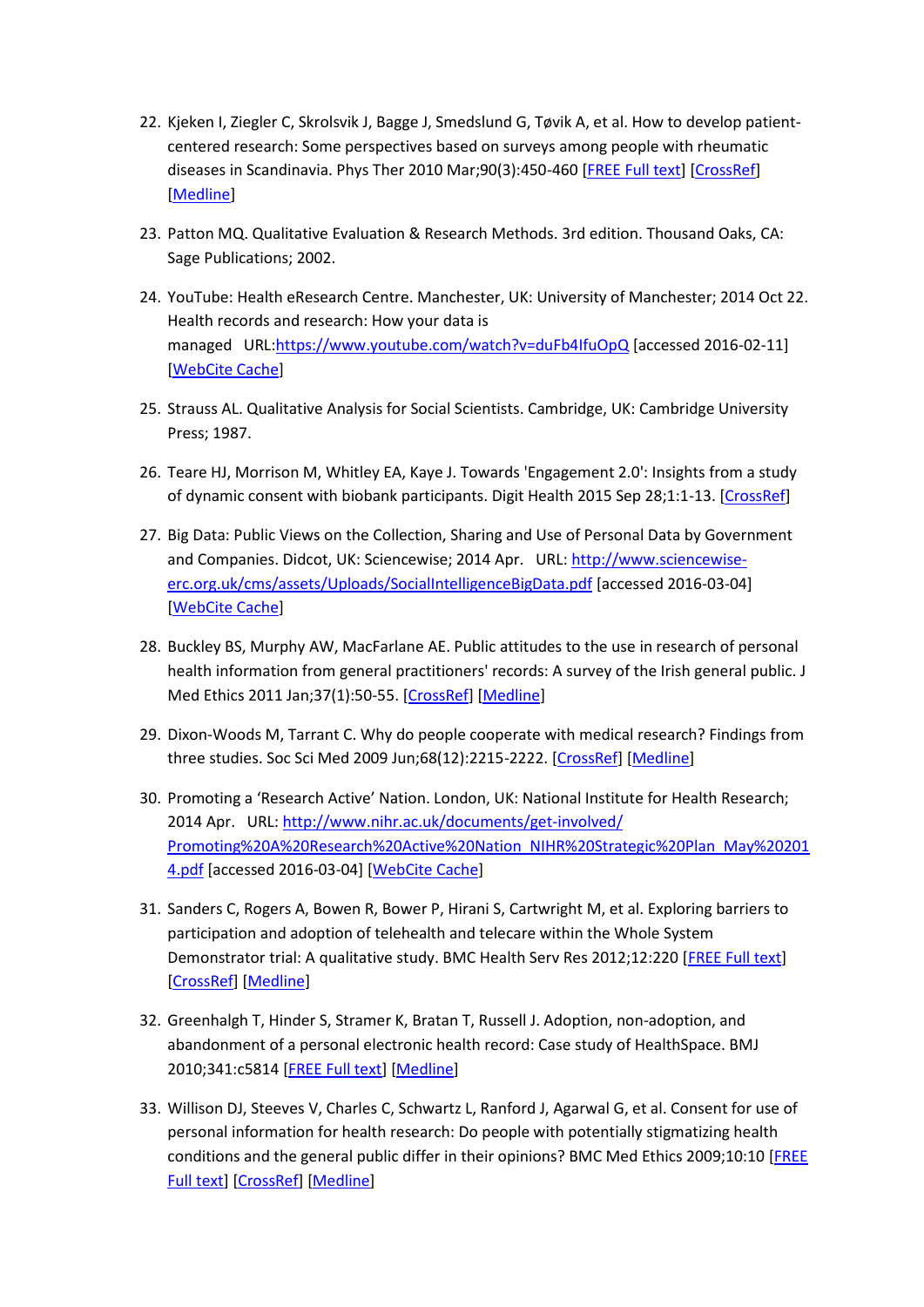34. Dougados M, Soubrier M, Antunez A, Balint P, Balsa A, Buch MH, et al. Prevalence of comorbidities in rheumatoid arthritis and evaluation of their monitoring: Results of an international, cross-sectional study (COMORA). Ann Rheum Dis 2014 Jan;73(1):62-68 [FREE [Full text\]](http://ard.bmj.com/cgi/pmidlookup?view=long&pmid=24095940) [\[CrossRef\]](http://dx.doi.org/10.1136/annrheumdis-2013-204223) [\[Medline\]](http://www.ncbi.nlm.nih.gov/entrez/query.fcgi?cmd=Retrieve&db=PubMed&list_uids=24095940&dopt=Abstract)

# **Abbreviations**

**EnCoRe:** Ensuring Consent and Revocation

**EPR:** electronic patient record

**GP:** general practitioner

**IT:** information technology

**MRC:** Medical Research Council

**NHS:** National Health Service

**NIHR:** National Institute for Health Research

**PPI:** patient and public involvement

*Edited by G Eysenbach; submitted 18.08.15; peer-reviewed by T Poder, H Williams, C Papoutsi; comments to author 01.10.15; revised version received 12.11.15; accepted 14.11.15; published 15.04.16*

# **Copyright**

©Karen Spencer, Caroline Sanders, Edgar A Whitley, David Lund, Jane Kaye, William Gregory Dixon. Originally published in the Journal of Medical Internet Research (http://www.jmir.org), 15.04.2016.

This is an open-access article distributed under the terms of the Creative Commons Attribution License (http://creativecommons.org/licenses/by/2.0/), which permits unrestricted use, distribution,